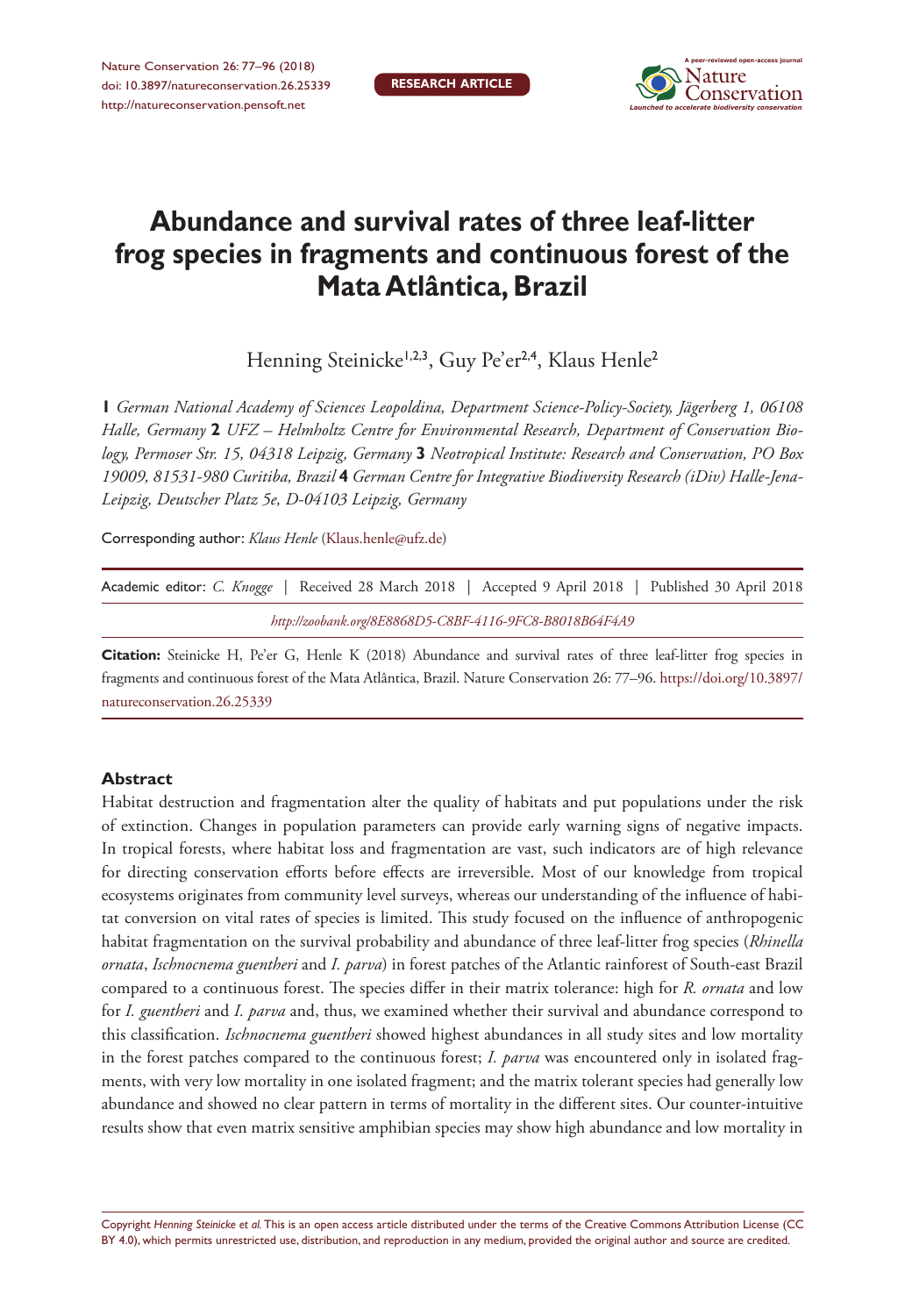small forest patches. Therefore, these patches can be of high value for amphibian conservation regardless of their degree of matrix aversion. Landscape level conservation planning should not abandon small habitat patches, especially in highly fragmented tropical environments.

#### **Keywords**

Amphibia, Brazilian Atlantic Forest, habitat fragmentation, abundance, mark-recapture, survival

#### **Introduction**

Habitat destruction and fragmentation are amongst the major causes for the loss of terrestrial biodiversity (Saunders et al. 1991, Pimm and Raven 2000, Laurance and Cochrane 2001, Henle et al. 2004a). Besides loss of suitable area and isolation of remaining habitats, the fragmentation process may result in changes of habitat geometry and the physical environment, thus influencing habitat quality parameters both directly (Lovejoy et al. 1986, Saunders et al. 1991, Laurance 2000, Fahrig 2003) and indirectly, e.g. through edge effects (Murcia 1995, Ewers and Didham 2006). This in turn can influence individual traits (Steinicke et al. 2015) as well as the extinction risk of populations and the composition of communities within patches (Saunders et al. 1991, Davies et al. 2001, Wiegand et al. 2001, Hokit and Branch 2003, Ewers et al. 2007, Zurita et al. 2012). Together, loss and change of the quality of habitats and isolation of remaining patches affect the persistence of species in fragmented landscapes (Settele et al. 1996, Halverson et al. 2006, Watling and Donnelly 2007).

Whether a species in a fragmented habitat is vulnerable to extinction or not, depends not only on the spatial configuration of the landscape (Gunton et al. 2017), but also on demographic parameters and on the ecological traits of species (With and Crist 1995, Henle et al. 2004a). Species with narrow habitat requirements, i.e. habitat specialists, are likely to be more affected than habitat generalists, as the chance that their niche is represented in remnants of a fragmented landscape is smaller (Henle et al. 2004a). Habitat specialists also often exhibit lower tolerance to the matrix surrounding the remnants (Gascon et al. 1999, Bentley et al. 2000, Henle et al. 2004a, Hoehn et al. 2007) and therefore they are considered to be more prone to extinction than habitat generalists (Sarre et al. 1996, Henle et al. 2004a).

Tropical forest species are often assumed to be more sensitive to fragmentation than temperate ones (Henle et al. 2004a), partly due to their high specialisation levels. Habitat loss and fragmentation are particularly severe in tropical forests. The Brazilian Atlantic Forest (Mata Atlântica) is one of the global biodiversity hotspots severely impacted by habitat loss and fragmentation. Only 11-16% of its original area remains wooded with native forests and these remnants are highly fragmented, isolated and disturbed to an extent where many of them only retain intermediate secondary forest (Oliveira and Fontes 2000, Ribeiro et al. 2009). Despite its severe fragmentation, the Mata Atlântica still maintains high species richness, including a large number of en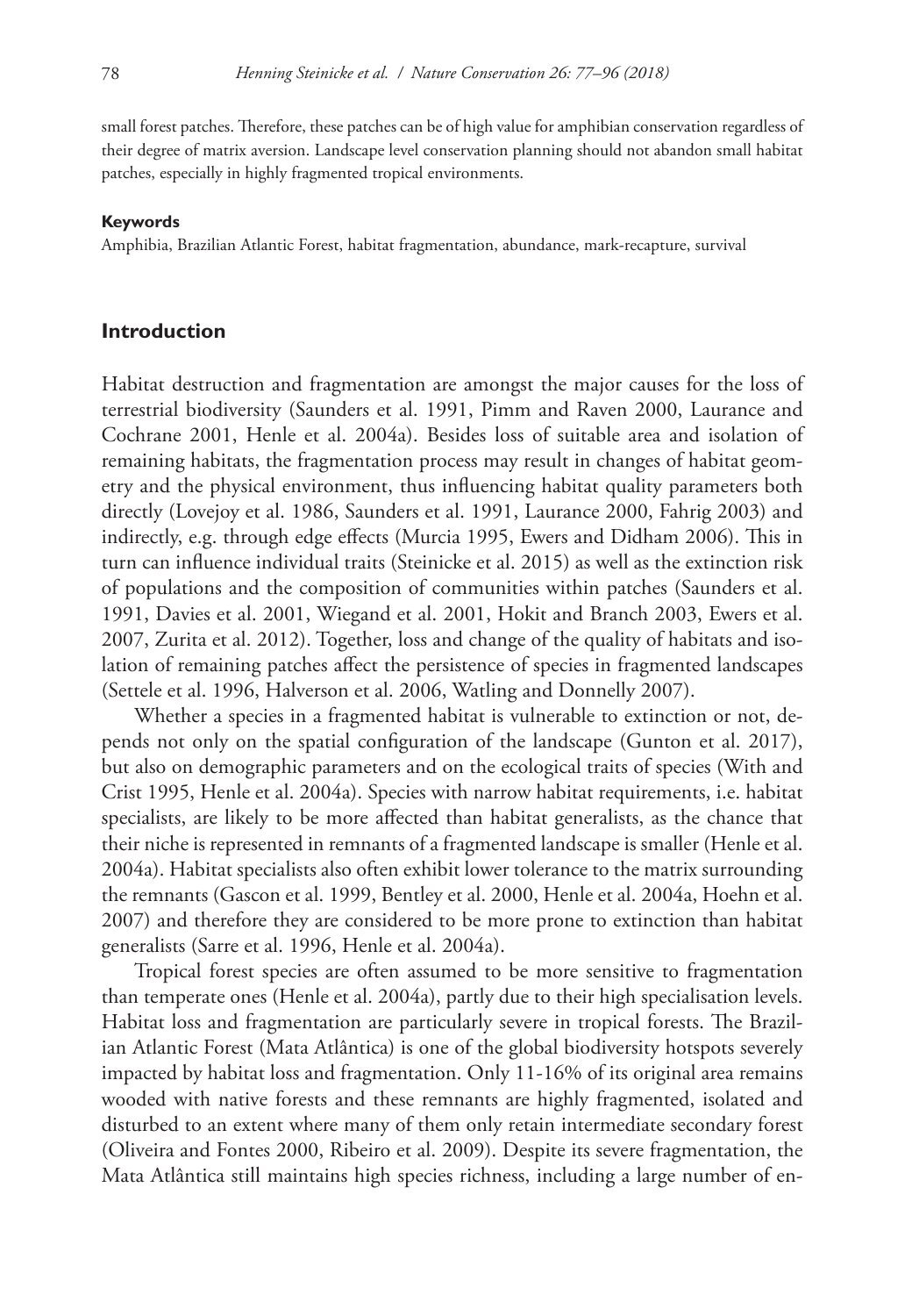demic species (Tabarelli et al. 2005), with particularly high endemism of amphibians (Myers et al. 2000, Haddad et al. 2013).

Compared to the temperate zone, much less is known about the effects of fragmentation on amphibians from tropical forest ecosystems. As for the majority of fragmentation studies in tropical forests, the available studies for amphibians focus primarily on the community level or genetic variability (e.g. Pineda and Halffter 2004, Bell and Donnelly 2006, Dixo et al. 2009, Lion et al. 2014, Riemann et al. 2015, Almeida-Gomes et al. 2016). Existing studies have revealed differences amongst amphibian taxa in response to habitat fragmentation (Almeida-Gomes et al. 2016), finding that ground-living species (Pineda and Halffter 2004), naturally rare species and species with a high habitat specialisation are more affected than others (Gascon et al. 1999, Watling and Donnelly 2007, Almeida-Gomes et al. 2016). Sensitivity to fragmentation may further depend on their reproductive mode and the proximity of water bodies to the forest patches but results obtained so far are not consistent (Cannatella 2008, Bickford et al. 2010, Lion et al. 2014, Almeida-Gomes et al. 2016).

Effects of fragmentation on the survival of species are governed by changes in demographic processes. However, knowledge about demography in relation to habitat fragmentation is scarce (but see e.g. Funk and Mills 2003, Holland and Bennett 2010), especially in tropical regions (e.g. Freitas et al. 2003). For amphibians, in general, few studies have assessed the population dynamics of tropical species (but see Funk and Mills 2003, Grafe et al. 2004, Ryan et al. 2008, McCaffery and Lips 2013). Thus, for a better understanding of the persistence of species in fragmented landscapes, information on population dynamics should receive top priority in tropical ecological research (Bierregaard et al. 1997).

This study aims to address this still existing gap in ecological knowledge. We studied the abundance and mortality of three leaf-litter amphibian species, differing in their level of matrix tolerance, in forest fragments and in a comparable site of continuous forest in the Brazilian Atlantic Forest in south-eastern Brazil.

Our focus on abundance and mortality stems from the assumption that population size and fluctuation are two key factors determining whether species are able to maintain stable populations or are prone to stochastic extinction (Henle et al. 2004a, Henle et al. 2004b). Therefore, these population parameters can serve as important early warning signs, potentially indicating a pending extinction debt (McCarthy et al. 1997, Kuussaari et al. 2009), whereas abundance data alone are insufficient to detect such trends. For instance, van Strien et al. (2011) showed that metapopulation dynamics may change some tens of years before an actual change in occupancy is visible. Additionally, mortality rates may aid in identifying whether species observed in a fragmented landscape perform better in non-fragmented than in fragmented habitats. As habitat specialists tend to be more fragmentation-sensitive than generalists, we expected that the relative performance would reflect the degree of matrix tolerance of the three leaf-litter frog species studied by us. We discuss the role of small fragments for the conservation of Neotropical leaf-litter frog species.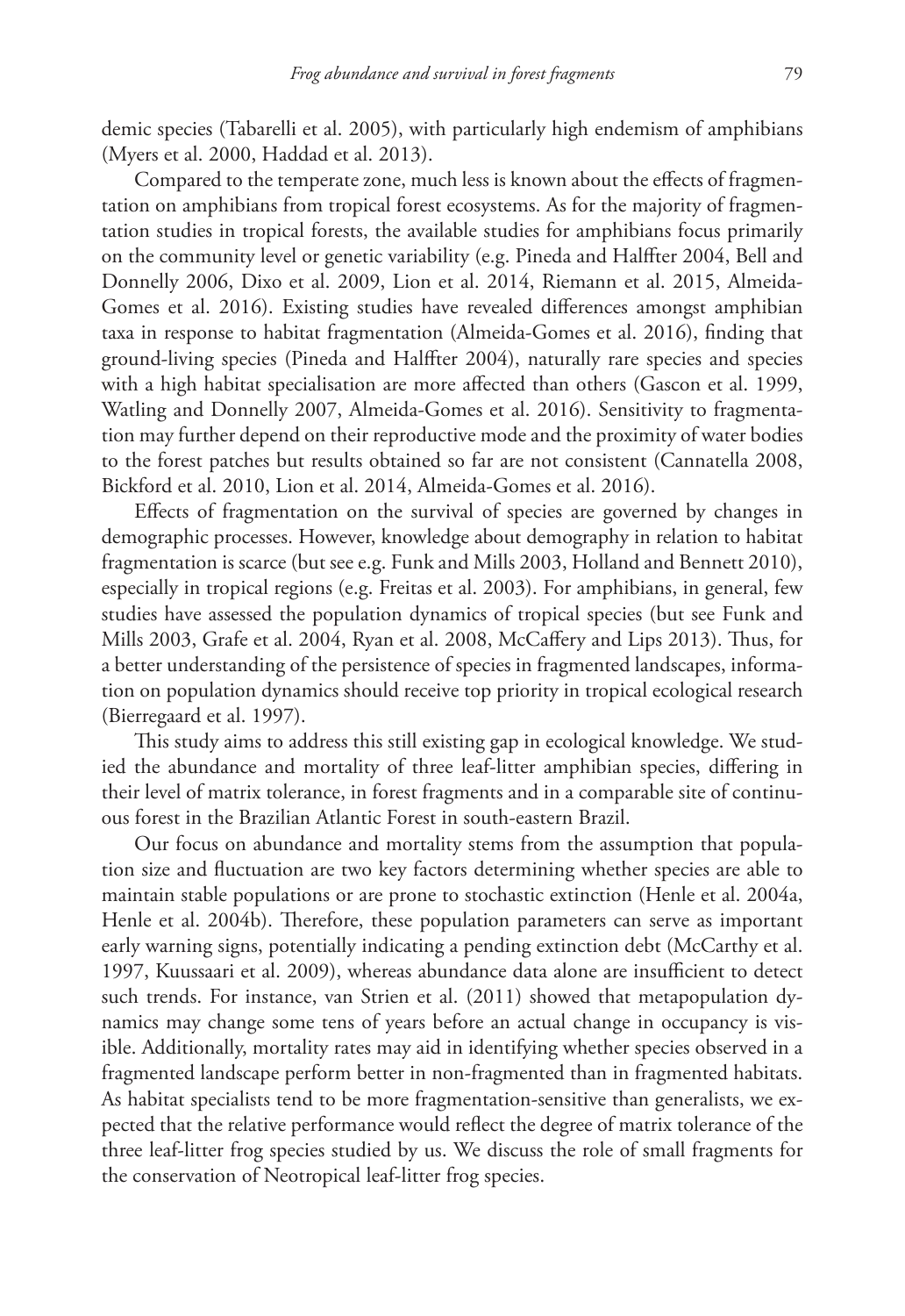## **Material and methods**

#### **Study area**

We carried out our study on the Atlantic Plateau of São Paulo in the Mata Atlântica of Brazil at an altitude of 860–1075 m above sea level (Metzger et al. 2006). The study region comprised a continuous forest area at the Morro Grande Reserve, approx. 10,000 ha in size and a neighbouring fragmented landscape (Figure 1) surrounding Caucaia do Alto (23°40'S; 47°01'W) in the municipalities of Cotia and Ibiúna, 40 km southwest of São Paulo. Oliveira and Fontes (2000) classified the original forest as lower montane rainforest that forms a transition between the coastal Atlantic rain forest and the Atlantic semi-deciduous forest. The fragmented landscape comprises 31% secondary forest cover, 39% open areas (mainly agricultural and pasture), 17% tree plantations (mainly *Eucalyptus* and pine plantations) and 15% human settlements (Uezu et al. 2005, Metzger et al. 2006, Dixo et al. 2009). In both the continuous landscape and the fragmented one, primary forest has almost completely disappeared due to historical clear-cuts followed by regeneration. Mature forest ages are estimated between 60 and 80 years (Metzger et al. 2009).

We selected four study sites: one control site within the continuous forest of the Morro Grande Reserve ("control"), one small fragment (Alcides), 5 ha in size, which is connected by a corridor to a larger forest area ("connected") and two small isolated patches, 5 ha each. One of the latter (Carmo Messias) is surrounded by a mixture of habitats including riparian habitat, ("isolated 1"), the other (Dito) is close to a settlement and its only neighbouring forest patches are small and degraded ("isolated 2"; Table 1). All sites are characterised by secondary forest that has not experienced major logging or disturbance for at least 60 years. All studied forest patches and the site in the continuous forest were devoid of permanent/large water bodies within the forest area or within a radius of 200 m from the forest patches or within that distance to any of the survey sites.

## **Selected species**

Based on capture numbers from Dixo (2005), we chose three leaf-litter dwelling, forest species that were expected to be sufficiently abundant for a capture-mark-recapture study in all sites: *Rhinella ornata* (Spix, 1824; Bufonidae), *Ischnocnema guentheri* (Steindachner, 1864; Brachycephalidae) and *Ischnocnema parva* (Girard, 1853; Brachycephalidae). All three species are listed as of "Least Concern" (IUCN 2013). We classified the three species according to their tendency to tolerate or avoid the surrounding agricultural matrix as elaborated in the following.

Of the three species, *R. ornata* is the most tolerant to the agricultural matrix. It can be found in undisturbed continuous forest as well as in disturbed forest fragments (Heyer et al. 1990, Dixo 2005). It migrates to temporary and permanent ponds within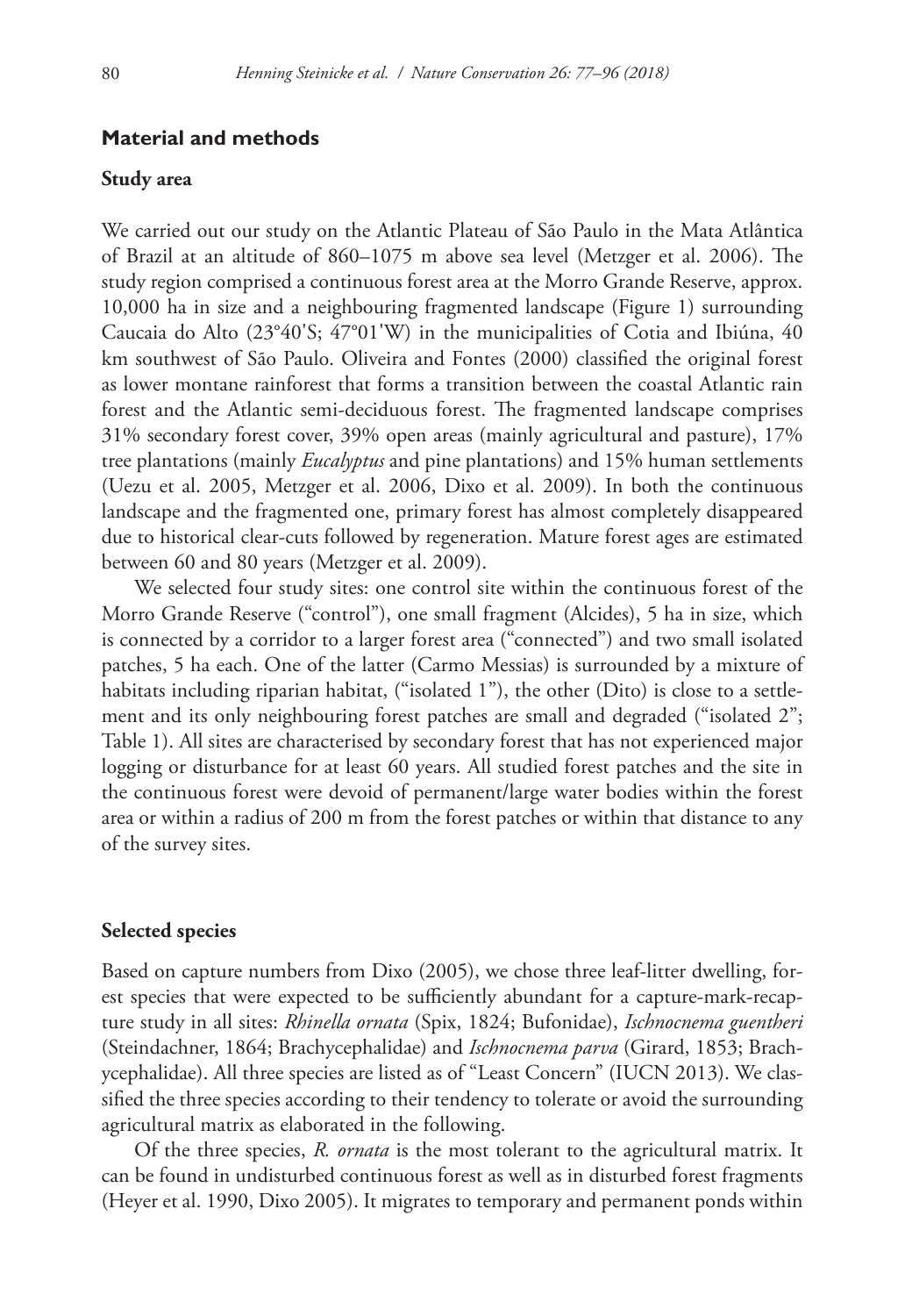

Figure 1. Map of the study area. Circles around the patches represent buffers of 100 m to assess the level of isolation in terms of forest patches within a reachable distance (see Table 1). Patches are from north to south "connected", "isolated 1" and "isolated 2".

forests and open areas for breeding (Izecksohn and de Carvalho-e-Silva 2001, Haddad and Prado 2005). Reproduction starts at the end of the dry season in late July or the beginning of August (Dixo 2005). It is distributed throughout the Atlantic Forest from Espírito Santo in the north to Paraná in the south (Frost 2017).

*Ischnocnema parva* is the least matrix tolerant of the three species, not only avoiding the external matrix but also forest edges (Heyer et al. 1990, IUCN et al. 2006). Females deposit egg clutches terrestrially and development is directly within egg capsules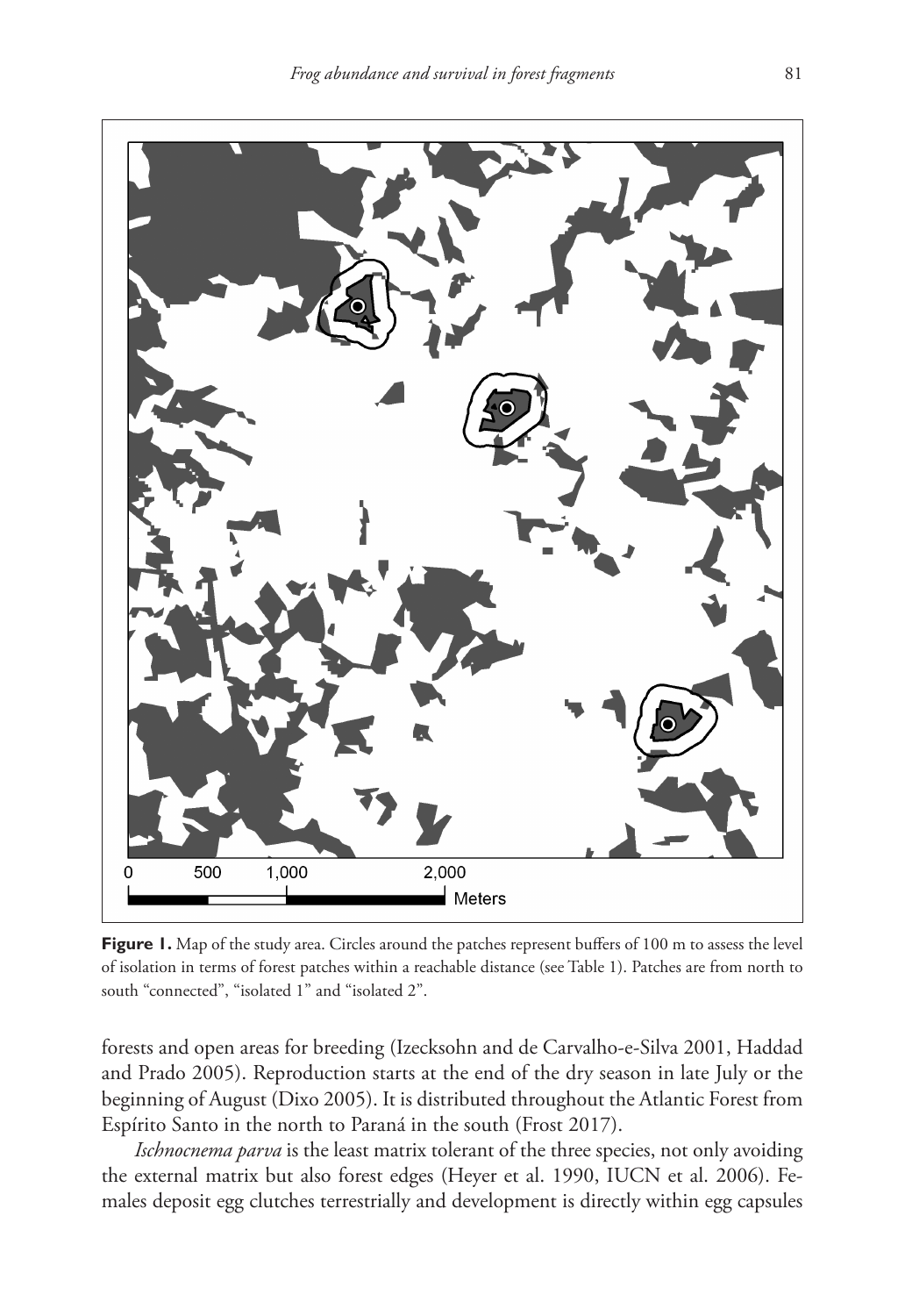Table 1. Characterisation of the study sites. Habitats around each study site are ordered according to ranking of border-length. Forest cover within 100 m represents the area of forest within a buffer of that distance, whilst the total area of forest patches represents the total area of all patches that partly or fully occur within this buffer.

|            | Patch<br>size | Habitats neighbouring<br>the site                    | patch                    | Distance to nearest   Forest cover within a 100 m buffer<br>/ Total area of forest patches |
|------------|---------------|------------------------------------------------------|--------------------------|--------------------------------------------------------------------------------------------|
| control    |               |                                                      | Continuous forest        |                                                                                            |
| connected  | $5.11$ ha     | Open, plantation, riparian,<br>corridor, settlements | Connected by<br>corridor | 67.4 / 203.25 ha                                                                           |
| isolated 1 |               | 5.41 ha Settlement, open, plantation                 | 20 <sub>m</sub>          | $0.37/2.65$ ha                                                                             |
| isolated 2 |               | 4.88 ha   Open, riparian, plantations                | 43 <sub>m</sub>          | 1.44 / 4.35 ha                                                                             |

(Heyer et al. 1990, Izecksohn and de Carvalho-e-Silva 2001, Haddad and Prado 2005). Reproduction occurs between October and December. It is distributed in the southeast of the Mata Atlântica; the populations in the state of São Paulo may be an undescribed cryptic species (Frost 2017).

In terms of matrix tolerance, *I. guentheri* is positioned between the other two species. It occurs primarily within forest habitats but has been found, albeit very rarely, in cleared and degraded areas (Heyer et al. 1990) and it also occurs at the forest edge (HS and KH pers. observ. in the study area). Females deposit egg clutches terrestrially, hidden below tree trunks and stones (Kwet and di-Bernardo 1999, Izecksohn and de Carvalho-e-Silva 2001). Frogs develop directly within the egg capsule (Heyer et al. 1990, Izecksohn and de Carvalho-e-Silva 2001). Reproduction occurs between August and December (Heyer et al. 1990). The *I. guentheri* species group is distributed over large parts of the Mata Atlântica; the populations in the state of São Paulo may be an undescribed species (Frost 2017).

Both *I. guentheri* and *I. parva* are assumed to be territorial species that do not migrate over long distances, but data on individual movement behaviour are scarce.

# **Sampling**

We sampled frogs by hand along three parallel transects, 100 m each in each study site (meaning that, in the fragments, most of the patch excluding the edge was covered). We performed sampling during two rainy seasons, from October 2003 until March 2004 and November 2004 until March 2005. We implemented a robust design of mark recapture studies (Pollock 1982), surveying each site for five consecutive nights (21:00-01:00 h local time) (hereafter, 'secondary periods') before sampling the next site. Once all sites had been sampled, the next round of sampling started again at the first site. In total, we conducted five sampling rounds. These five sampling rounds serve as 'primary periods', each containing the five consecutive nights per site as 'secondary periods'. Thus, the total search effort was 25 nights per site (15 nights per site in 2003/2004 and 10 nights per site during 2004/2005).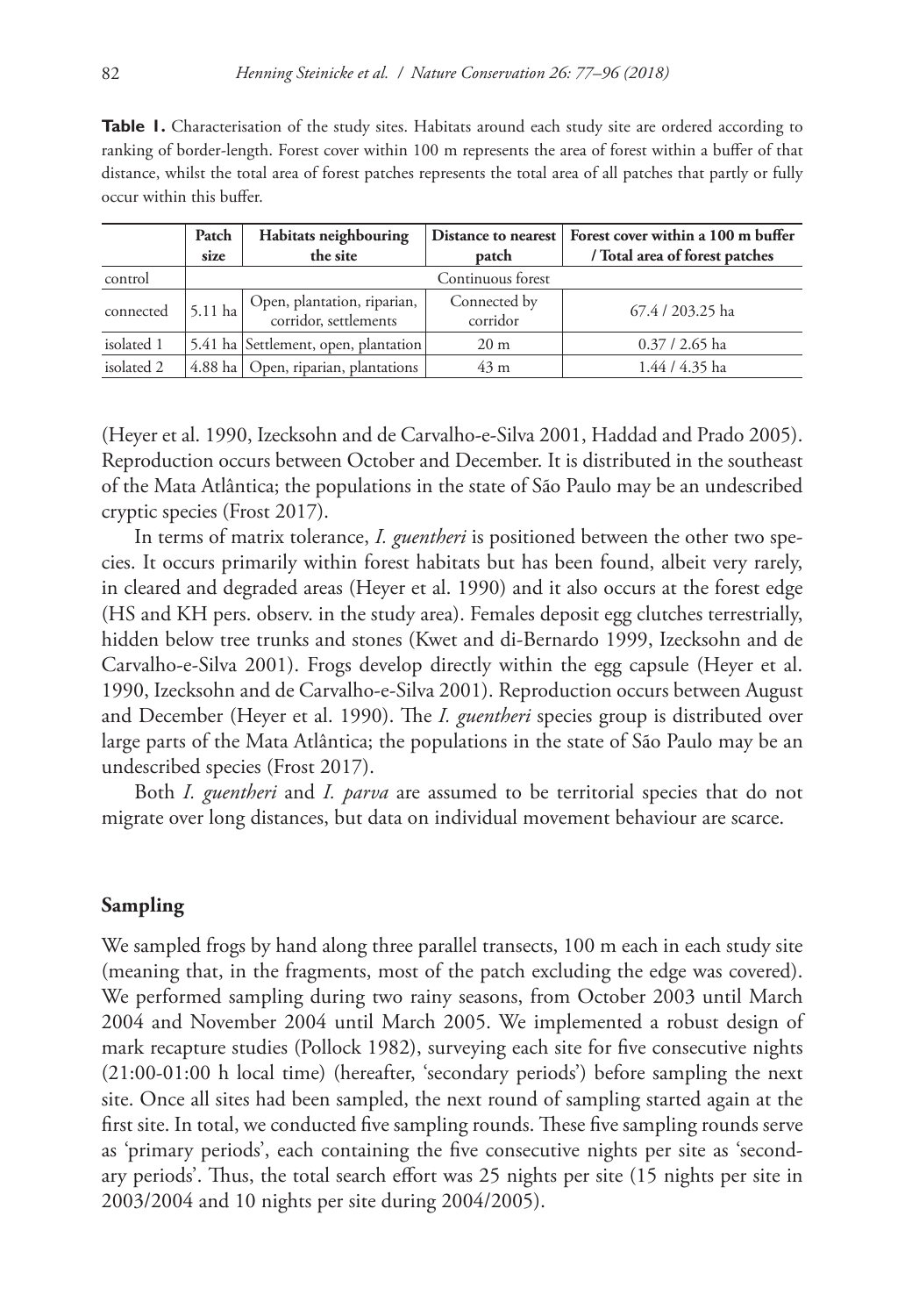We photographed all body sides of all captured animals using a digital camera with a macro lens and a flash bulb and used pattern for individual identification (Donnelly et al. 1994, Henle et al. 1997). Once photographed, we released each animal at the point of capture.

#### **Data analysis**

Due to low recapture rates within primary periods, we used the number of individuals captured within a primary period as a measure of relative abundance. For the survival analysis, we combined all captures from the secondary sampling periods of a primary sampling period to analyse survival probabilities between primary periods. We calculated local survival probabilities (φ) and capture probabilities (*p*) using programme MARK (White and Burnham 1999). Local survival is defined as the probability of an individual to survive and remain on the study site from one primary capture period to the next. As periods between primary sessions differed, we standardised the parameters in terms of weekly survival rates.

We fitted several candidate Cormack-Jolly-Seber models to the recapture data to determine the most parsimonious model (Table 2). We used the notation of Lebreton et al. (1992) for model specification. Following the recommendation of Burnham and Anderson (2001), we chose the set of candidate models *a priori*. The most general model we used assumed time specific survival and capture probabilities  $[\varphi(t); p(t)]$ ; the most restrictive one assumed constant survival and constant capture probabilities  $[\varphi(.);$ *p*(.)]. The model selection in MARK is based on the corrected Akaike Information Criterion (*AICc*) (Hurvich and Tsai 1989), an adjustment for the *AIC* for small sample sizes and overdispersion (Buckland et al. 1997). Models with a Δ*AICc*≤2.0 are usually regarded as equally parsimonious. If Δ*AICc* was less or equal to this value, then we selected the more restrictive model representing time-independent estimates.

To determine whether estimated survival probabilities differed significantly between study sites, we calculated log-based 85% confidence intervals and checked for overlap. Non-overlap of 85% confidence intervals is equivalent to a 5% significance level in a two-sided test (α≤0.05) (Buckland et al. 1993).

#### **Results**

# **Abundances**

In total, we captured 632 individuals of the three focal species at least once, representing 116 individuals of *R. ornata*, 383 individuals of *I. guentheri* and 133 individuals of *I. parva*. *Rhinella ornata*, the most matrix tolerant species, was more abundant in the isolated patches and less abundant in the connected patch and in the control site (Figure 2). *Ischnocnema guentheri* was most abundant in the isolated patches, less abundant in the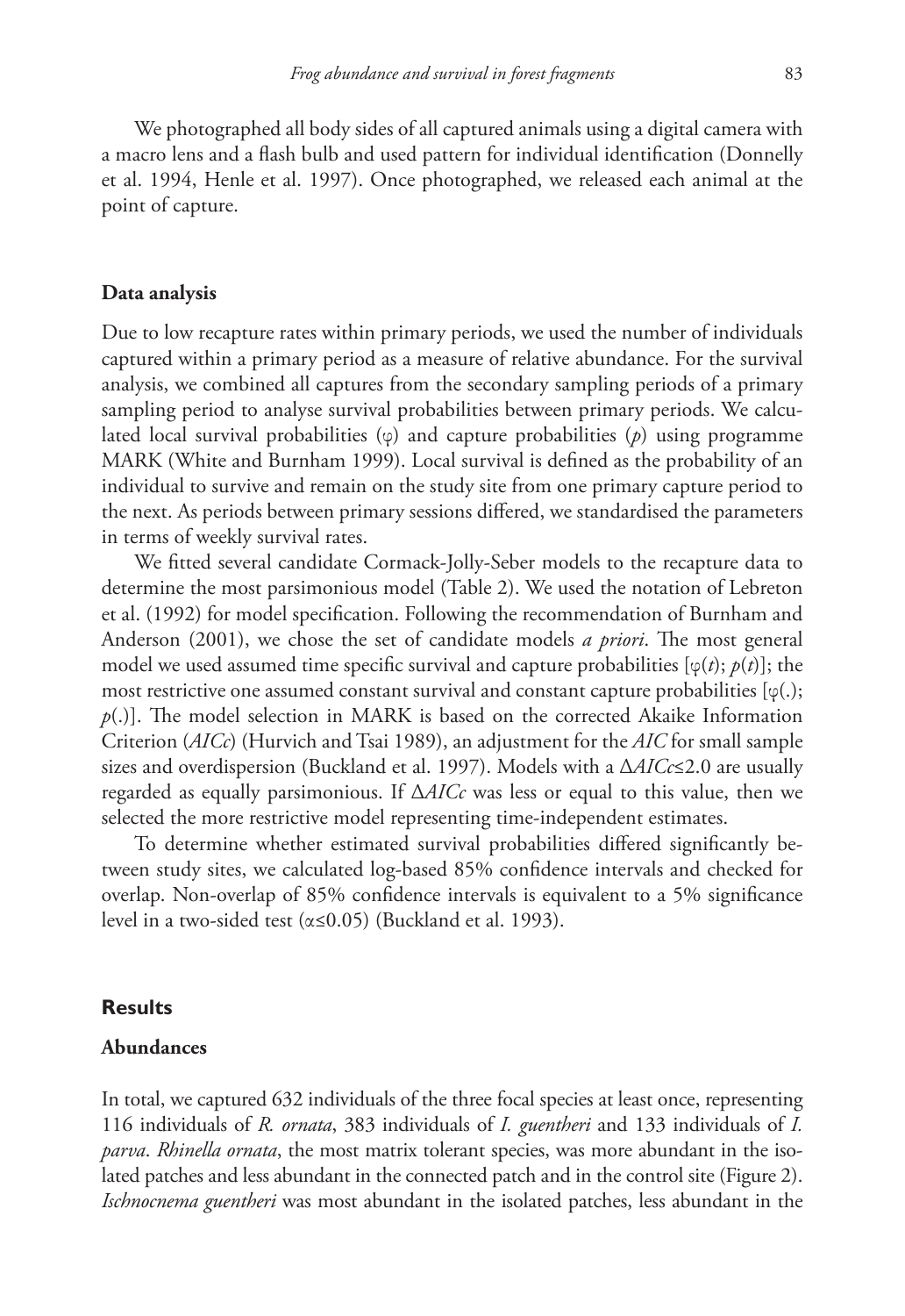|            | Model tested        | AIC     | $\triangle AIC$ | AIC <sub>c</sub> weight |  |  |
|------------|---------------------|---------|-----------------|-------------------------|--|--|
|            | R. ornata           |         |                 |                         |  |  |
|            | $\varphi(t)$ p(t)   | 5.439   | 0.000           | 0.851                   |  |  |
|            | $\varphi(t)$ p(.)   | 9.173   | 3.733           | 0.132                   |  |  |
|            | $\varphi(.)$ p(.)   | 13.234  | 7.795           | 0.017                   |  |  |
| control    | $\varphi(.)$ $p(t)$ | 43.479  | 38.040          | 0.000                   |  |  |
|            | I. guentheri        |         |                 |                         |  |  |
|            | $\varphi(t)$ p(t)   | 18.569  | 0.000           | 0.560                   |  |  |
|            | $\varphi(.)$ p(.)   | 19.829  | 1.261           | 0.298                   |  |  |
|            | $\varphi(t)$ p(.)   | 21.363  | 2.794           | 0.138                   |  |  |
|            | $\varphi(.)$ p(t)   | 28.657  | 10.089          | 0.004                   |  |  |
|            | I. guentheri        |         |                 |                         |  |  |
|            | $\varphi(.)$ p(t)   | 35.455  | 0.000           | 0.846                   |  |  |
| connected  | $\varphi(.)$ p(.)   | 40.068  | 4.614           | 0.084                   |  |  |
|            | $\varphi(t)$ p(t)   | 41.250  | 5.795           | 0.047                   |  |  |
|            | $\varphi(t)$ p(.)   | 42.695  | 7.240           | 0.023                   |  |  |
|            | R. ornata           |         |                 |                         |  |  |
|            | $\varphi(.)$ p(.)   | 45.443  | 0.000           | 0.890                   |  |  |
|            | $\varphi(.)$ p(t)   | 50.137  | 4.694           | 0.085                   |  |  |
|            | $\varphi(t)$ p(.)   | 53.303  | 7.860           | 0.020                   |  |  |
| isolated 1 | $\varphi(t)$ p(t)   | 55.103  | 9.660           | 0.007                   |  |  |
|            | I. guentheri        |         |                 |                         |  |  |
|            | $\varphi(t)$ p(t)   | 145.685 | 0.000           | 0.607                   |  |  |
|            | $\varphi(t)$ p(.)   | 146.589 | 0.904           | 0.386                   |  |  |
|            | $\varphi(.)$ p(.)   | 154.716 | 9.031           | 0.007                   |  |  |
|            | $\varphi(.)$ $p(t)$ | 161.432 | 15.747          | 0.000                   |  |  |
|            | R. ornata           |         |                 |                         |  |  |
|            | $\varphi(.)$ p(.)   | 10.624  | 0.000           | 0.528                   |  |  |
|            | $\varphi(t)$ p(.)   | 12.345  | 1.721           | 0.223                   |  |  |
|            | $\varphi(t)$ p(t)   | 12.345  | 1.721           | 0.223                   |  |  |
|            | $\varphi(.)$ p(t)   | 16.649  | 6.024           | 0.026                   |  |  |
|            | I. guentheri        |         |                 |                         |  |  |
|            | $\varphi(.)$ p(t)   | 70.224  | 0.000           | 0.699                   |  |  |
| isolated 2 | $\varphi(.)$ p(.)   | 73.019  | 2.795           | 0.173                   |  |  |
|            | $\varphi(t)$ p(t)   | 73.927  | 3.702           | 0.110                   |  |  |
|            | $\varphi(t)$ p(.)   | 77.454  | 7.230           | 0.019                   |  |  |
|            | I. parva            |         |                 |                         |  |  |
|            | $\varphi(t)$ p(.)   | 97.256  | 0.000           | 0.466                   |  |  |
|            | $\varphi(t)$ p(t)   | 98.058  | 0.802           | 0.312                   |  |  |
|            | $\varphi(.)$ p(t)   | 98.823  | 1.567           | 0.213                   |  |  |
|            | $\varphi(.)$ p(.)   | 105.087 | 7.830           | 0.009                   |  |  |

Table 2. Overview of models considered and results of model selection based on the corrected Akaike Information Criterion (*AIC<sub>c</sub>*) for estimating survival probability (φ).

connected patch and had the lowest abundance at the control site (Figure 2). The least matrix tolerant species, *I. parva*, was only captured in the isolated patches, mainly in the most isolated study site "isolated 2", but was neither captured in the "connected" fragment nor in the "control" site.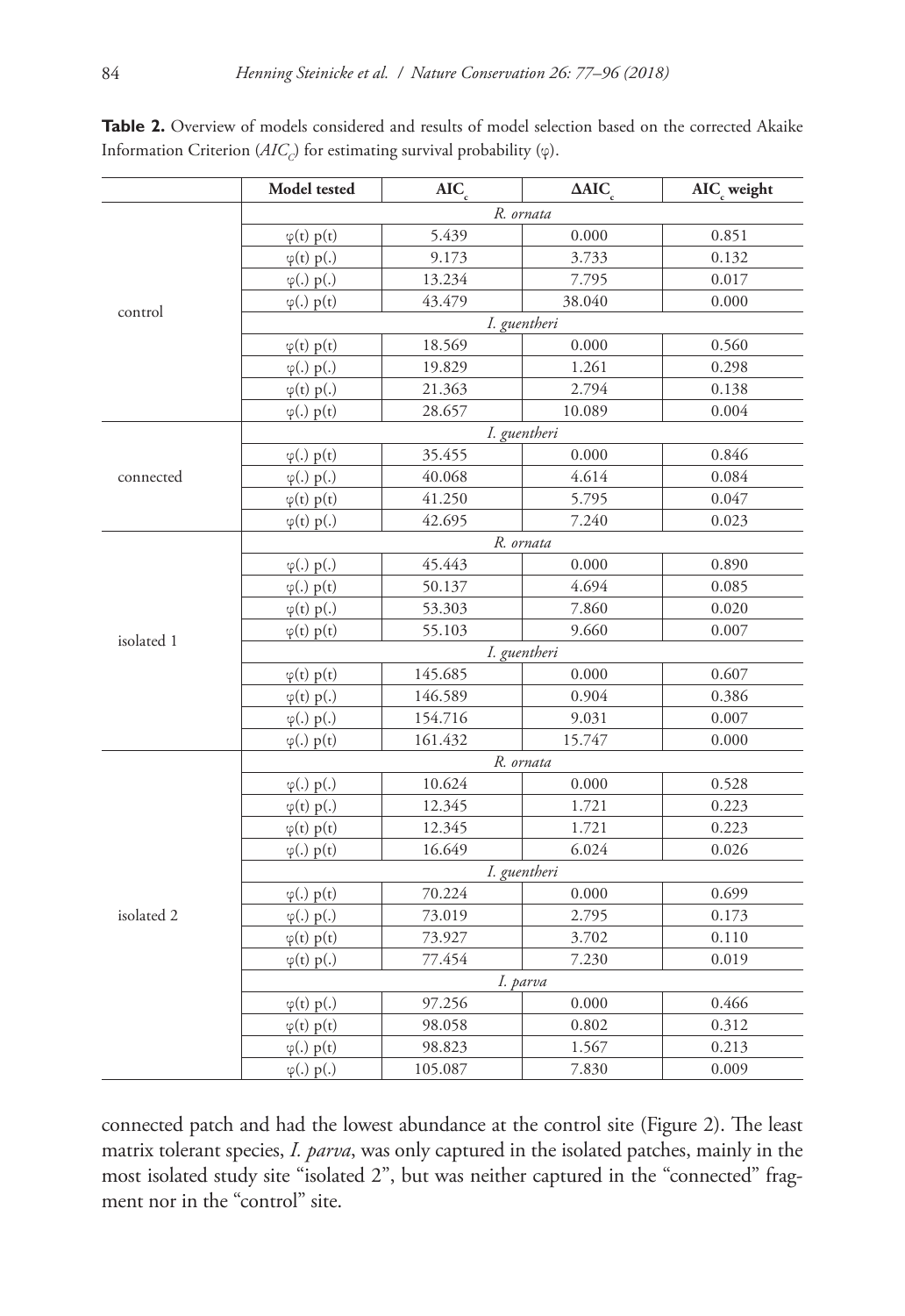

**Figure 2.** Comparison of the number of captures of *Rhinella ornata* and *Ischnocnema guentheri* in the study sites. The median, first and third quartile, minimum-maximum range and outliers of capture rates are indicated.

The number of captures per primary period of *R. ornata* tended to be larger in all fragments compared to the control site and of *I. guentheri* in the isolated sites compared to the control site. However, the difference between the control site and any of the three fragments was not significant for both species, likely due to low power associated with the small number (5) of primary periods (Wilcoxon test with Bonferroni correction:  $\alpha$  > 0.05 for both species).

## **Survival**

The number of animals captured allowed the calculation of survival probabilities for *R. ornata* for all sites except for the "connected" fragment, for *I. guentheri* at all study sites and for *I. parva* only for the fragment "isolated 2". For all but two cases (*R. ornata* at the "control" site and *I. guentheri* at the "isolated1" patch), models with time-independent survival yielded the lowest *AICc* or rendered a Δ*AICc* within the threshold and were therefore used for parameter estimation. In the two exceptions, the *AICc* values suggested time-dependent models of survival but they had uninformative large confidence intervals due to seasonally poor recapture rates. Therefore, we also provide results from time-independent survival models for these two cases.

The estimated local survival probabilities of *R. ornata* were high for "isolated 1" (φ = 0.99) and the "control" site ( $\varphi$  = 0.94), but relatively low for "isolated 2" ( $\varphi$  = 0.68),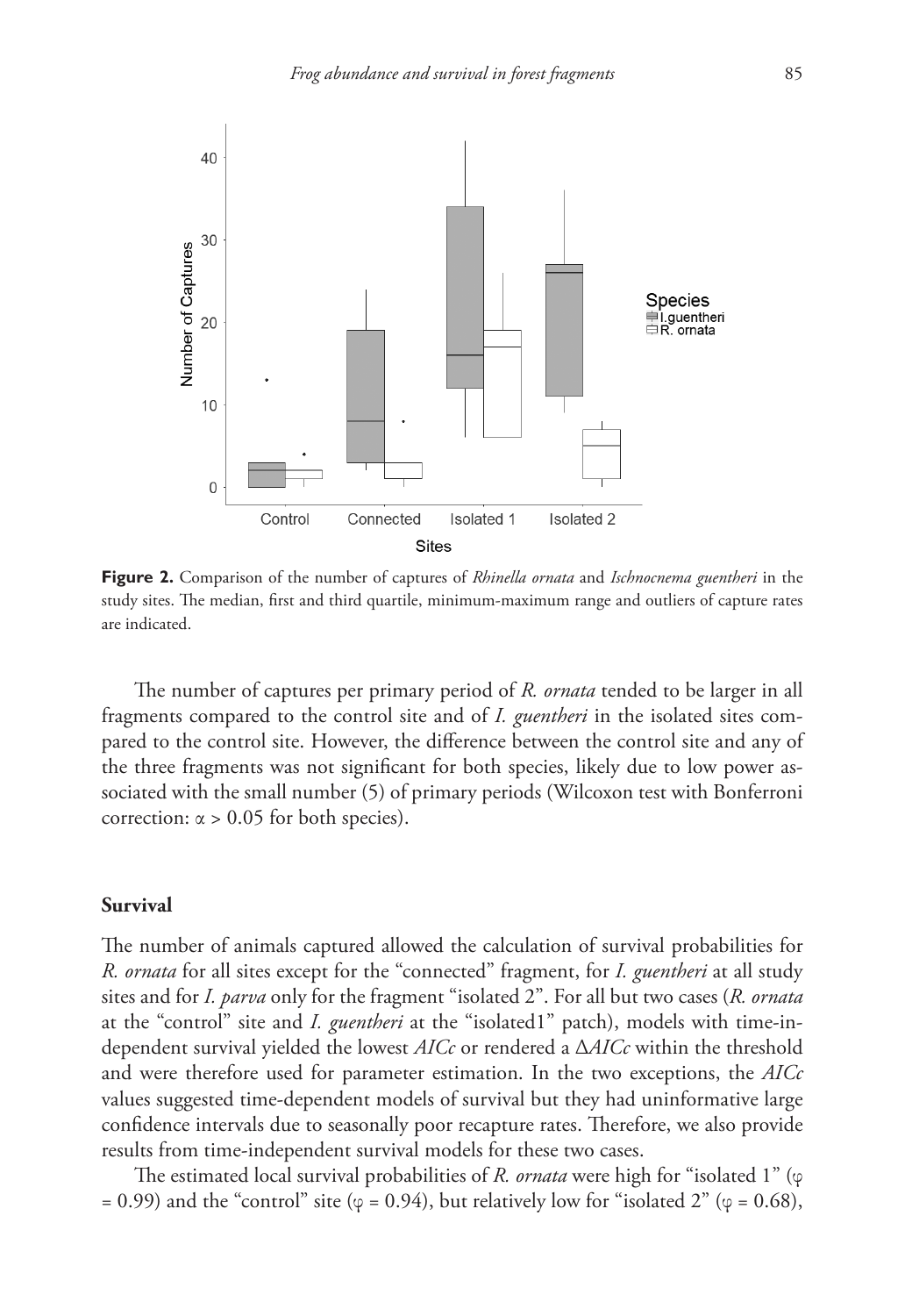| <b>Species</b>    |                   | Survival estimate | Standard error | 95 % (85 %) Confidence interval |              |  |
|-------------------|-------------------|-------------------|----------------|---------------------------------|--------------|--|
|                   | Selected model    |                   |                | lower                           | upper        |  |
| Control           |                   |                   |                |                                 |              |  |
| R. ornata         | $\varphi(.)$ p(.) | 0.938             | 0.117          | 0.228(0.455)                    | 0.998(0.996) |  |
| I. guentheri      | $\varphi(.)$ p(.) | 0.726             | 0.132          | 0.418(0.504)                    | 0.907(0.874) |  |
| Connected         |                   |                   |                |                                 |              |  |
| I. guentheri      | $\varphi(.)$ p(t) | 0.933             | 0.015          | 0.898(0.909)                    | 0.957(0.951) |  |
| <b>Isolated 1</b> |                   |                   |                |                                 |              |  |
| R. ornata         | $\varphi(.)$ p(.) | 0.992             | 0.023          | 0.289(0.649)                    | 0.999(0.999) |  |
| I. guentheri      | $\varphi(.)$ p(.) | 0.979             | 0.010          | 0.947(0.959)                    | 0.992(0.990) |  |
| <b>Isolated 2</b> |                   |                   |                |                                 |              |  |
| R. ornata         | $\varphi(.)$ p(.) | 0.676             | 0.121          | 0.415(0.485)                    | 0.860(0.822) |  |
| I. guentheri      | $\varphi(.)$ p(t) | 0.927             | 0.012          | 0.901(0.908)                    | 0.947(0.943) |  |
| I. parva          | $\varphi(.)$ p(t) | 0.974             | 0.013          | 0.931(0.946)                    | 0.991(0.988) |  |

**Table 3.** Summary of the results of survival estimates in the different study sites.



**Figure 3.** Comparison of weekly survival probability estimates φ of *R. ornata* and *I. guentheri* at the study sites. Data of *R. ornata* in the "connected" site were not sufficient for estimation. The survival estimate, upper and lower 85% confidence intervals (boxes) and the upper and lower 95% confidence intervals are indicated (minimum and maximum lines).

but, due to the large confidence intervals, the estimates were not significantly different (Table 3, Figure 3). Survival probabilities of *I. guentheri* were high in all three patches compared to the control site with a significantly higher value in "isolated 1" (Table 3, Figure 3). The most specialised species *I. parva* proved to have a very high survival probability in the patch "isolated 2". In fact, in this fragment, *I. parva* was the species with the highest survival probability (Table 3).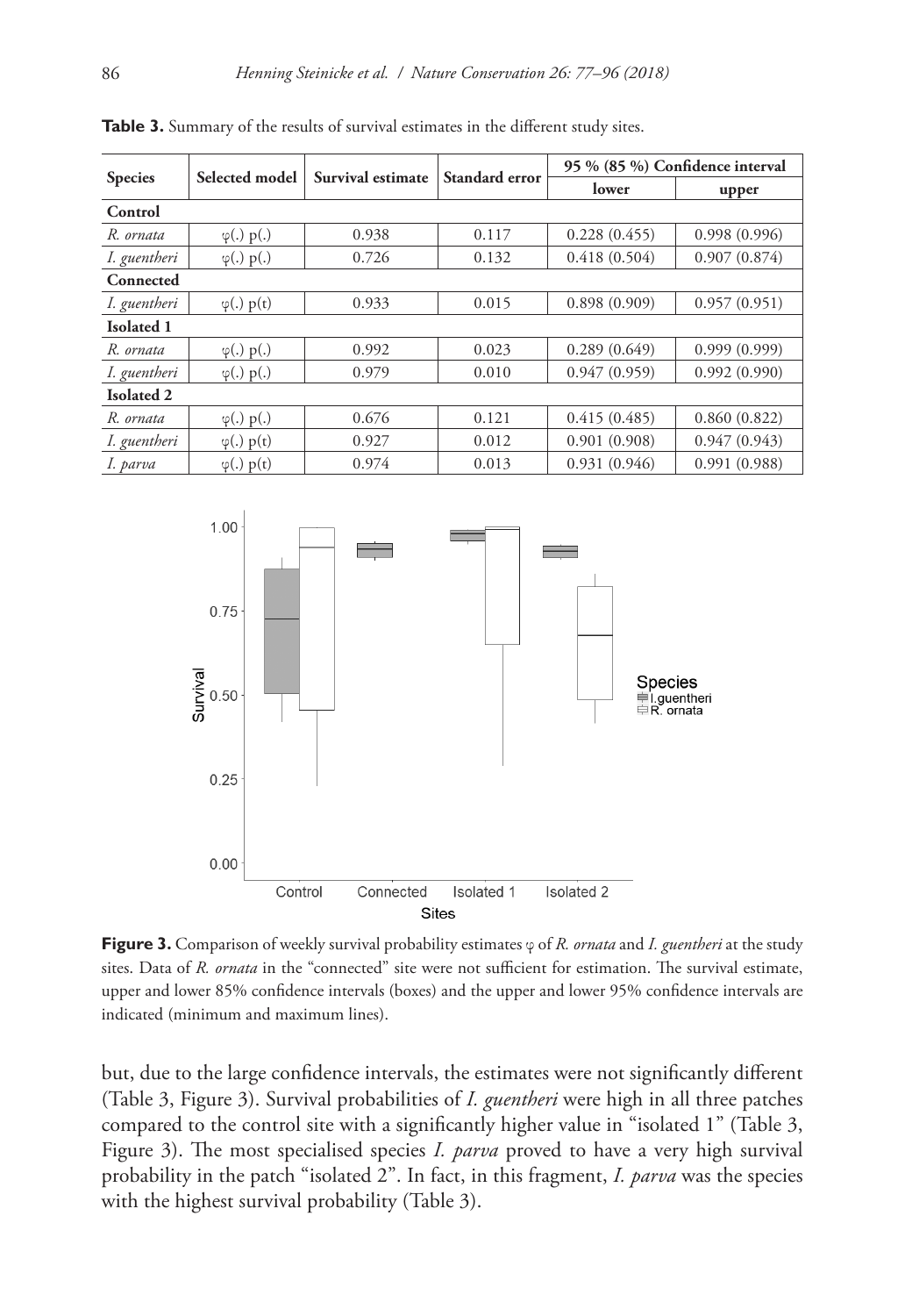## **Discussion**

#### **General discussion**

Forest fragmentation reduces habitat availability, increases edge effects and leads to the isolation of subpopulations from each other (Saunders et al. 1991, Laurance 2000, Fahrig 2003). The combined effect of reduced patch size and quality is known to negatively affect the abundance and survival rates of populations (Marsh and Pearman 1997, Hokit and Branch 2003, Henle et al. 2004a) and to alter trophic chains and species communities in forest fragments (Henle et al. 2004a). The reduction of habitat generally leads to a stronger reduction of possible niches for specialists compared to generalist species (Sarre et al. 1996, Henle et al. 2004a, Kimmel et al. 2010). Furthermore, increased edge effects are known to cause changes in microhabitat quality inside forests (Saunders et al. 1991), which affects forest specialist species particularly strongly (Laurance 2000). The isolation of remnants also leads to the isolation of populations, which may negatively affect survival rates (Halverson et al. 2006, Watling and Donnelly 2007). Highly specialised species therefore do often vanish with habitat fragmentation (Saunders et al. 1991, Laurance 2000). Less specialised species may persist in fragmented landscapes but with lower abundance, may exhibit source-sink dynamics or show negative trends over longer terms, eventually leading to their extinction (i.e. extinction debt). Alternatively, they may be pre-adapted to the changed ecological conditions in fragmentation or may hold the flexibility to adapt alternative strategies or habitat usage that may enable them to sustain populations in the long run.

As our studied species are all forest specialists, we anticipated all of them to exhibit negative effects of fragmentation, especially in the small and isolated forest patches. We further expected a ranking of the strength of response amongst the three species, where the most matrix intolerant species, *I. parva*, should exhibit the strongest response and thus lower abundance and/or local survival rate in the fragments compared to the control area.

Our results therefore seem counter-intuitive at first sight. *I. parva*, the species, which could be expected to be most sensitive to fragmentation and patch isolation as it avoided the forest edge, was found neither in the continuous forest site nor in the connected fragment, but only in isolated patches, in which it showed a very high survival probability. The abundance of the most matrix tolerant species, *R. ornata*, was near-significantly higher in the "isolated 1" fragment than at the control site, with no consistent pattern with respect to its survival in the different sites. The intermediate species in terms of matrix tolerance, *I. guentheri*, that tolerates forest edges and has been found, albeit very rarely, just within the matrix, did not show significant changes in abundance between the different fragments, had its lowest abundance in the continuous forest site and exhibited significantly higher survival probabilities in the forest fragments. Likewise, in an experimental fragmentation study in central Amazonia, survival in *Anomaloglossus stepheni* (as *Colostethus stepheni*) was not related to fragmentation (Funk and Mills 2003).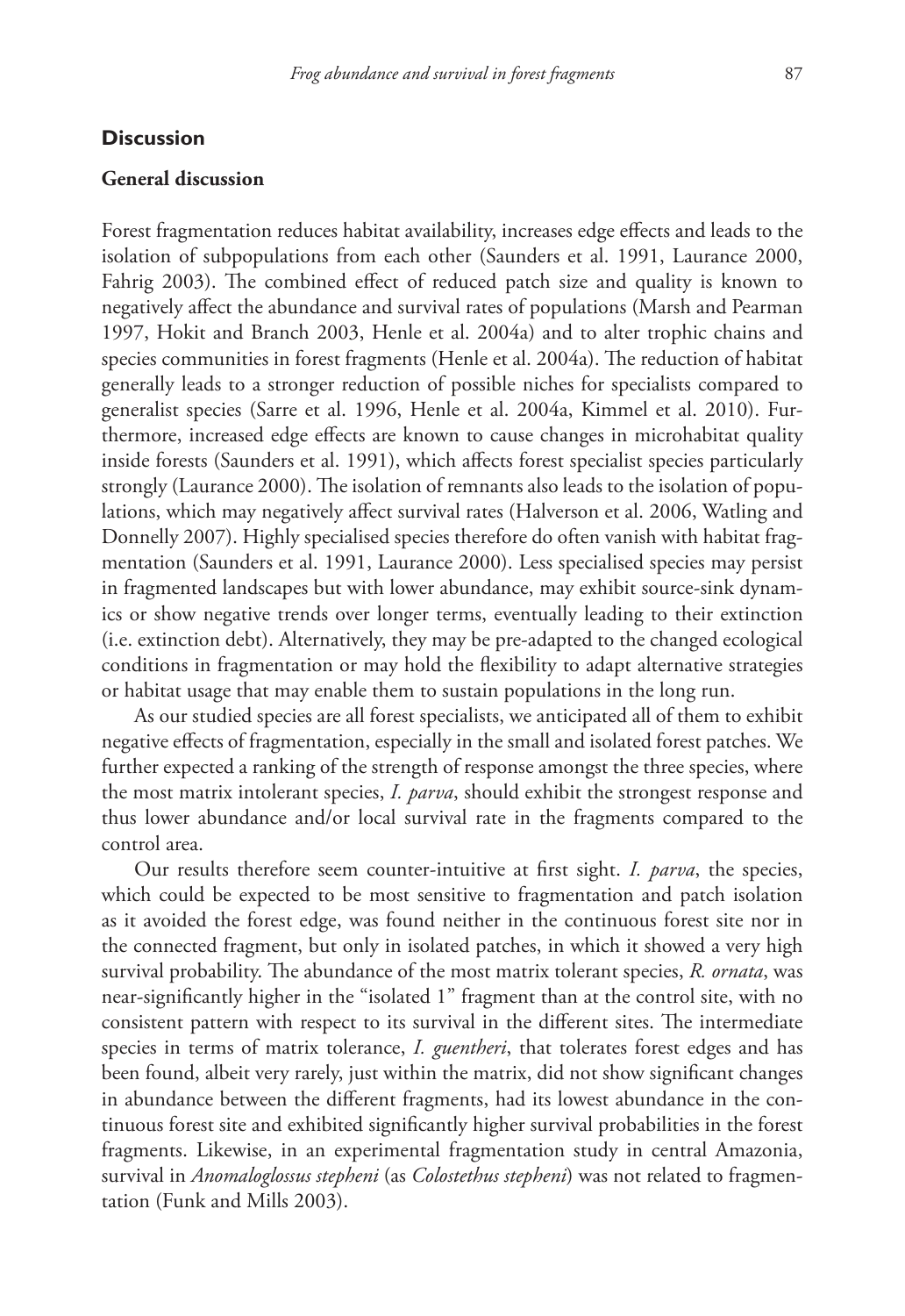These results clearly demonstrate that the ranking order of species according to their matrix tolerance does not explain the trends from a continuous forest to the most isolated patch, as the small forest fragments did provide sufficient suitable habitat to host stable populations for all three species, even the most matrix intolerant one. Bickford et al. (2010) obtained similar results for anurans in rainforest fragments in Singapore, in which abundance was not related to fragment size or isolation.

For species that are less tolerant to the matrix, matrix-avoidance and low permeability of the matrix leads to a decrease in the exchange of individuals (Hanski 1991, Saunders et al. 1991, Fahrig and Merriam 1994, Gascon et al. 1999, Rosenberg et al. 1997, Hoehn et al. 2007). This consequently enhances inbreeding (Madsen et al. 1996) and potentially reduces survival due to inbreeding depression (Brook et al. 2002, Halverson et al. 2006), though increased intra-patch mobility may (partially) compensate for these effects (Lange et al. 2013). Likewise, an increase in available resources may lead to an increased abundance of leaf litter amphibians, as the abundance of leaf-litter invertebrates often increases in tropical forest fragments and as they are important prey for leaf-litter amphibians (e.g. Whitfield and Donnelly 2006).

In addition, the disappearance of predators that are sensitive to fragmentation can lead to a higher abundance and survival probability of species less sensitive to fragmentation (Terborgh 1974, Ogle 1987, Henle et al. 2004a) as was the case for *I. guentheri* in our study. Ants, spiders, snakes, mammals and especially understorey birds (such as obligatory ant-followers) are amongst the main predators of tropical leaf-litter anurans (McCormick et al. 1982, Poulin et al. 2001, Toledo et al. 2007). These groups are known to be sensitive to the fragmentation of tropical forests (Stouffer and Bierregaard 1995, Harrison and Bruna 1999, Vasconcelos et al. 2006). Their disappearance in fragmented landscapes and especially from small isolated patches is well-documented in the Mata Atlantica (Zurita et al. 2006, Zurita and Bellocq 2010), including the studied landscape (Uezu et al. 2005, Martensen et al 2008, Banks-Leite et al. 2010).

We must add one note of caution. Low mortality in small patches does not necessarily mean more stable populations compared to a continuous forest, since the lower local survival in the latter could also be due to higher emigration rates away from the sampled area, especially for the edge and matrix intolerant species, *I. parva* and *I. guentheri*. While in the small and isolated patches one can assume relatively closed populations, this assumption may not hold in a continuous environment and we cannot separate the two without tracking the movement of individuals.

#### **Implications for conservation**

Our findings support recent studies, indicating that small habitat patches can have an important conservation value (Bickford et al. 2010, Lion et al. 2016). This is especially true for taxonomic groups with limited spatial requirements that may also benefit from the absence of predators. In the case of temperate wetlands, there is evidence that even small isolated habitat patches can have a high value for sustaining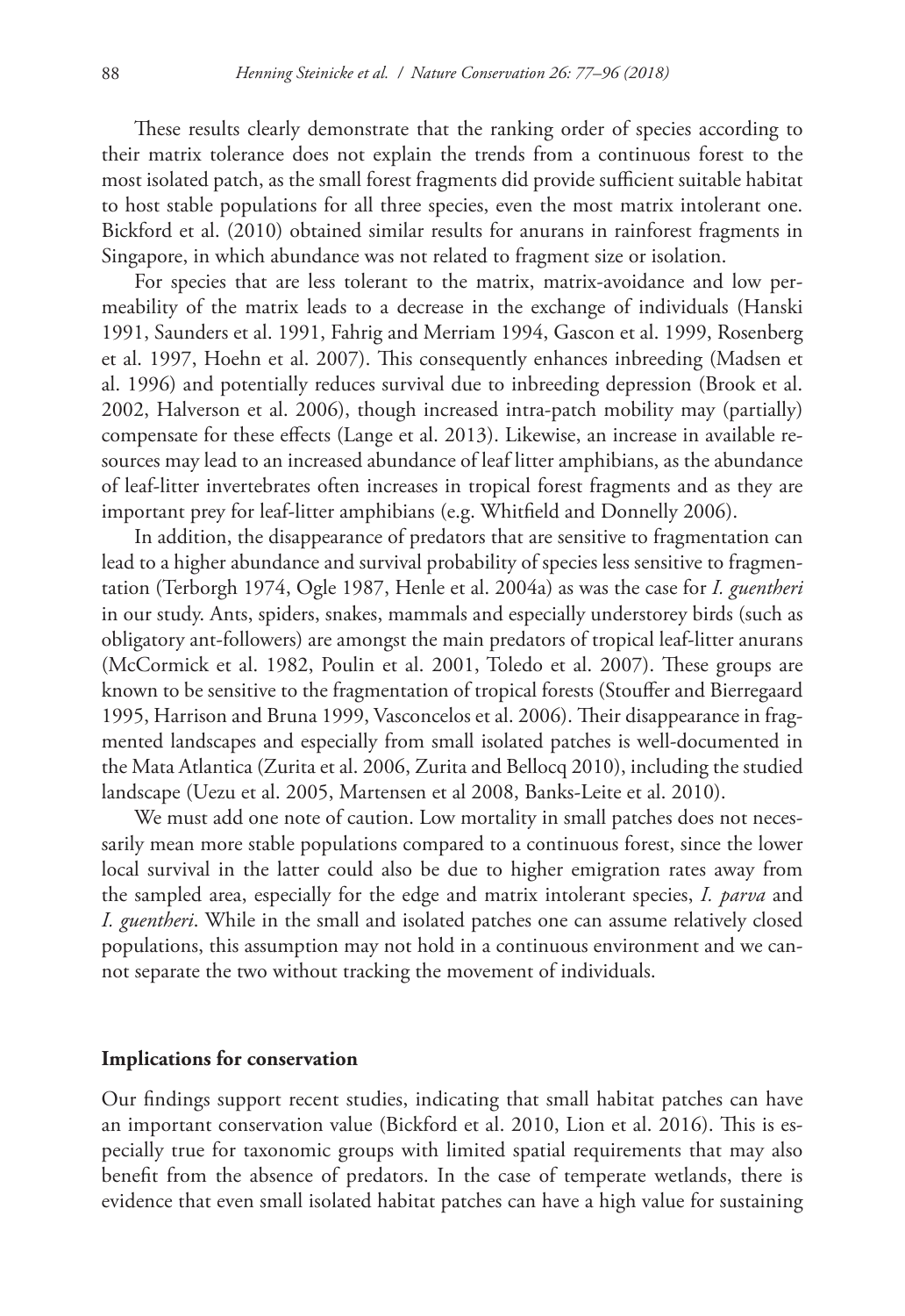amphibian diversity (Semlitsch and Bodie 1998, Riemann et al. 2015). Tscharntke et al. (2002) reached similar conclusions for herbivorous insects and Ogle (1987) for endemic carnivorous snails in New Zealand forests. Our results and those of Bickford et al. (2010) concur with these findings for small fragments in a tropical forest. Our study further concurs with recent studies that point to mosaic landscapes as important for protection of species under fragmentation. Such heterogeneous landscapes maintain complementary elements and, combined with a benign management (which is often typical in rural landscapes), could support high species richness (Haslem and Bennett 2008, Norris 2008, Ranganathan et al. 2008) provided they retain all essential resources, such as suitable water bodies or terrestrial breeding sites for tropical amphibians. Though certainly less valuable than large continuous tropical forests, the heterogeneity of such landscapes should be maintained and protected from further intensification and degradation in order to safeguard biodiversity in face of habitat loss and fragmentation.

## **Acknowledgements**

We are grateful to C. Dormann and B. Gruber for help with statistical analyses. M. Dixo and J.-P. Metzger for technical support and scientific advice, C. Guimarães-Steinicke and A. Bispo on behalf of numerous persons for their help in the field, R. Nali (SABESP) for accommodation, private landowners for letting us work on their properties, two anonymous reviewers and C. Knogge for their helpful comments and to C. Knogge for administrative and logistic support. This project was funded within the Brazilian-German bilateral research programme "Science and Technology for the Mata Atlântica" by the German Federal Ministry of Education and Research (BMBF FKZ 01LB020A1).

#### **References**

- Almeida-Gomes M, Vieira MV, Duarte Rocha CF, Metzger JP, de Coster G (2016) Patch size matters for amphibians in tropical fragmented landscapes. Biological Conservation 195: 89–96.<https://doi.org/10.1016/j.biocon.2015.12.025>
- Banks-Leite C, Ewers RM, Metzger JP (2010) Edge effects as the principal cause of area effects on birds in fragmented secondary forest. Oikos 119(6): 918–926. [https://doi.org/10.1111/](https://doi.org/10.1111/j.1600-0706.2009.18061.x) [j.1600-0706.2009.18061.x](https://doi.org/10.1111/j.1600-0706.2009.18061.x)
- Bell KE, Donnelly MA (2006) Influence of forest fragmentation on community structure of frogs and lizards in Northeastern Costa Rica. Conservation Biology 20(6): 1750–1760. <https://doi.org/10.1111/j.1523-1739.2006.00522.x>
- Bentley JM, Catterall CP, Smith GC (2000) Effects of fragmentation of araucarian vine forest on small mammal communities. Conservation Biology 14(4): 1075–1087. [https://doi.](https://doi.org/10.1046/j.1523-1739.2000.98531.x) [org/10.1046/j.1523-1739.2000.98531.x](https://doi.org/10.1046/j.1523-1739.2000.98531.x)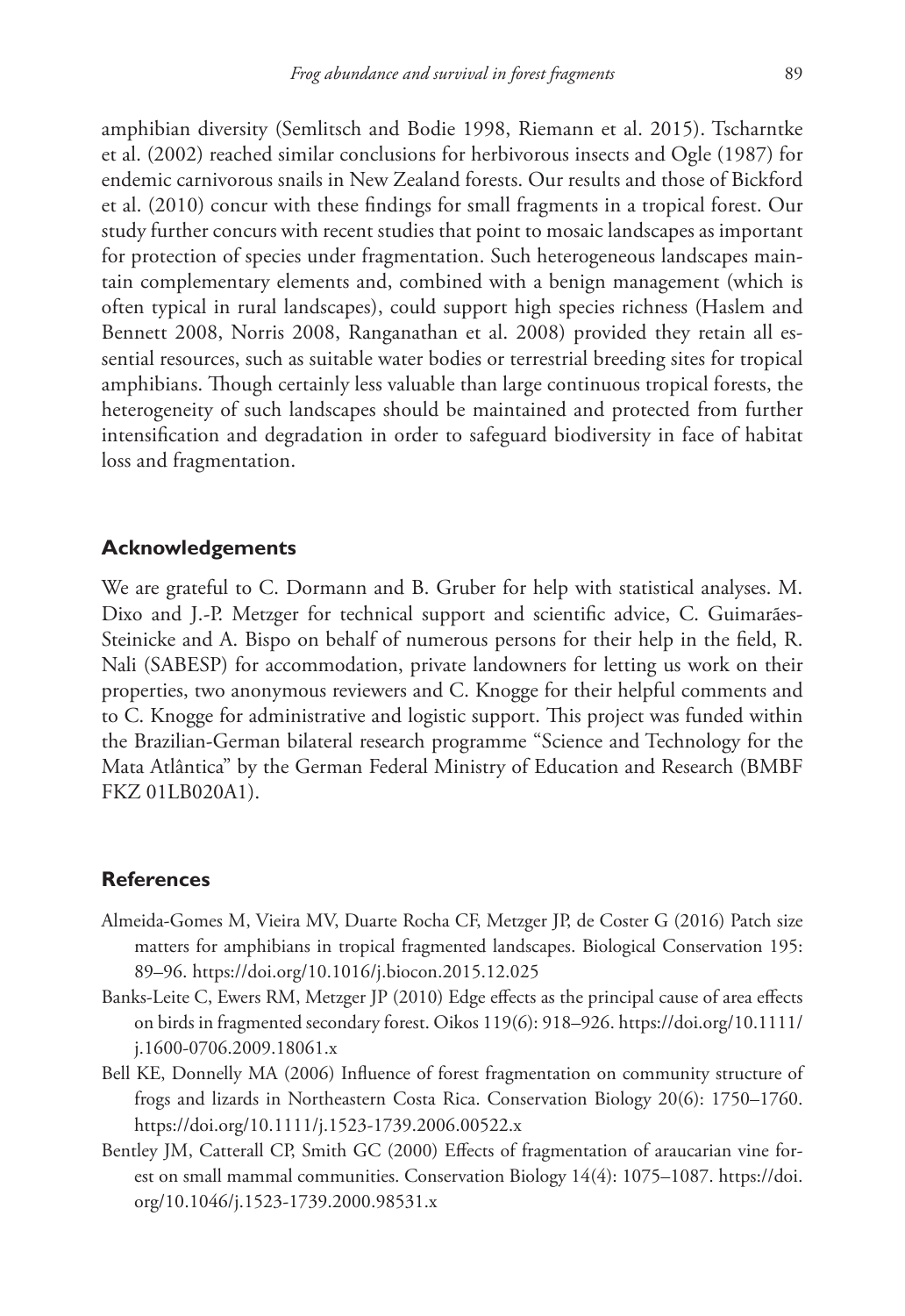- Bickford D, Ng TH, Qie L, Kudavidanage EP, Bradshaw CJA (2010) Forest fragment and breeding habitat characteristics explain frog diversity and abundance in Singapore. Biotropica 42(1): 119–125.<https://doi.org/10.1111/j.1744-7429.2009.00542.x>
- Bierregaard RO, Laurance WF, Sites JW, Lynam AJ, Didham RK, Andersen M, Gascon C, Tocher MD, Smith AP, Viana VM, Lovejoy TE, Sieving KE, Kramer EA, Restrepo C, Moritz C (1997) Key priorities for the study of fragmented tropical ecosystems. In: Laurance WF, Bierregaard RO (Eds) Tropical Forest Remnants: Ecology, Management, and Conservation of Fragmented Communities. The University of Chicago Press, Chicago, 515–525.
- Brook BW, Tonkyn DW, O'Grady JJ, Frankham R (2002) Contribution of inbreeding to extinction risk in threatened species. Conservation Ecology 6(1): 1–16. [https://doi.org/10.5751/](https://doi.org/10.5751/ES-00387-060116) [ES-00387-060116](https://doi.org/10.5751/ES-00387-060116)
- Buckland ST, Anderson DR, Burnham KP, Laake JL (1993) Distance Sampling Estimating Abundance of Biological Populations. Chapman and Hall, London, 446 pp.
- Buckland ST, Burnham KP, Augustin NH (1997) Model selection: An integral part of inference. Biometrics 53(2): 603–618. <https://doi.org/10.2307/2533961>
- Burnham KP, Anderson DR (2001) Kullback-Leibler information as a basis for strong inference in ecological studies. Wildlife Research 28(2): 111–119.<https://doi.org/10.1071/WR99107>
- Cannatella DC (2008) Comment on "Habitat split and the global decline of amphibians". Science 320(5878): 874c. <https://doi.org/10.1126/science.1155114>
- Davies KF, Melbourne BA, Margules CR (2001) Effects of within and between-patch processes on beetle-community dynamics in experimentally fragmented forest. Ecology 82: 1830–1846. [https://doi.org/10.1890/0012-9658\(2001\)082\[1830:EOWABP\]2.0.CO;2](https://doi.org/10.1890/0012-9658(2001)082%5B1830:EOWABP%5D2.0.CO;2)
- Dixo M (2005) Diversidade de sapos e lagartos de serrapilheira numa paisagem fragmentada do Planalto Atlântico de São Paulo. PhD Thesis, University of São Paulo, São Paulo.
- Dixo M, Metzger JP, Morgante JS, Zamudio KR (2009) Habitat fragmentation reduces genetic diversity and connectivity among toad populations in the Brazilian Atlantic Coastal Forest. Biological Conservation 142(8): 1560–1569. [https://doi.org/10.1016/j.bio](https://doi.org/10.1016/j.biocon.2008.11.016)[con.2008.11.016](https://doi.org/10.1016/j.biocon.2008.11.016)
- Donnelly MA, Guyer C, Juterbock JE, Alford RA (1994) Techniques for marking amphibians. In: Heyer WR, Donnelly MA, McDiarmid RW, Hayek LC, Foster MS (Eds) Measuring and Monitoring Biological Diversity – Standard Methods for Amphibians. Smithsonian Institution Press, Washington and London, 277–278.
- Ewers RM, Didham RK (2006) Confounding factors in the detection of species responses to habitat fragmentation. Biological Reviews of the Cambridge Philosophical Society 81(01): 117–142.<https://doi.org/10.1017/S1464793105006949>
- Ewers RM, Thorpe S, Didham RK (2007) Synergistic interactions between edge and area effects in a heavily fragmented landscape. Ecology 88(1): 96–106. [https://doi.org/10.1890/0012-](https://doi.org/10.1890/0012-9658(2007)88%5B96:SIBEAA%5D2.0.CO;2) [9658\(2007\)88\[96:SIBEAA\]2.0.CO;2](https://doi.org/10.1890/0012-9658(2007)88%5B96:SIBEAA%5D2.0.CO;2)
- Fahrig L (2003) Effects of habitat fragmentation on biodiversity. Annual Review of Ecology Evolution and Systematics 34(1): 487–515. [https://doi.org/10.1146/annurev.ecol](https://doi.org/10.1146/annurev.ecolsys.34.011802.132419)[sys.34.011802.132419](https://doi.org/10.1146/annurev.ecolsys.34.011802.132419)
- Fahrig L, Merriam G (1994) Conservation of fragmented populations. Conservation Biology 8(1): 50–59. <https://doi.org/10.1046/j.1523-1739.1994.08010050.x>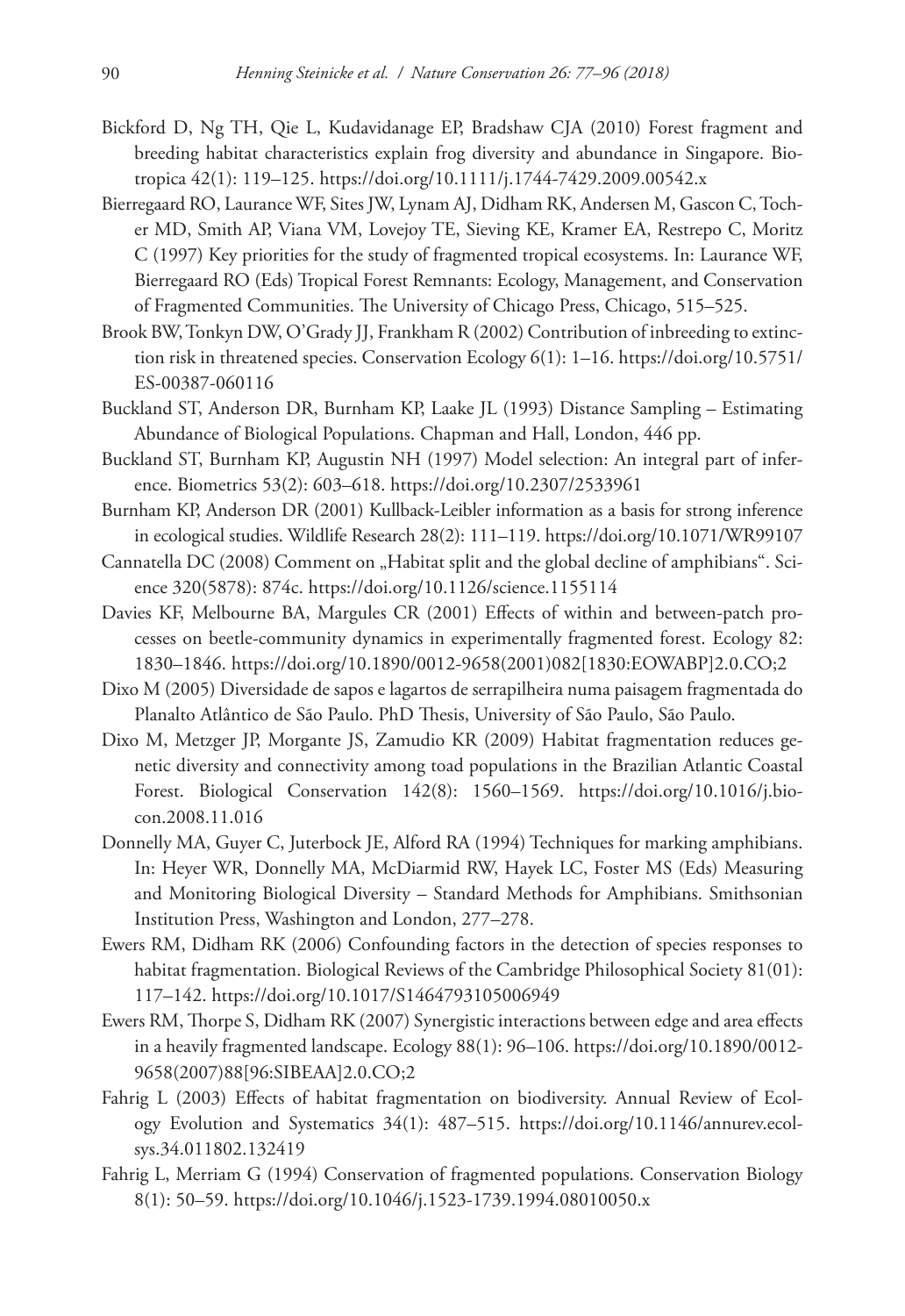- Freitas CA, Scarano FR, Biesboer DD (2003) Consequences of habitat fragmentation on age structure and life history in a tortoise population. Biotropica 35(4): 550–555. [https://doi.](https://doi.org/10.1111/j.1744-7429.2003.tb00612.x) [org/10.1111/j.1744-7429.2003.tb00612.x](https://doi.org/10.1111/j.1744-7429.2003.tb00612.x)
- Frost DR (2017) Amphibian species of the world: An online reference. Version 6.0. [http://](http://research.amnh.org/herpetology/amphibia/index.html) [research.amnh.org/herpetology/amphibia/index.html](http://research.amnh.org/herpetology/amphibia/index.html)
- Funk WC, Mills LS (2003) Potential causes of population declines in forest fragments in an Amazonian frog. Biological Conservation 111(2): 205–214. [https://doi.org/10.1016/](https://doi.org/10.1016/S0006-3207(02)00274-4) [S0006-3207\(02\)00274-4](https://doi.org/10.1016/S0006-3207(02)00274-4)
- Gascon C, Lovejoy TE, Bierregaard Jr RO, Malcolm JR, Stouffer PC, Vasconcelos HL, Laurance WF, Zimmerman B, Tocher M, Borges S (1999) Matrix habitat and species richness in tropical forest remnants. Biological Conservation 91(2-3): 223–229. [https://doi.](https://doi.org/10.1016/S0006-3207(99)00080-4) [org/10.1016/S0006-3207\(99\)00080-4](https://doi.org/10.1016/S0006-3207(99)00080-4)
- Grafe TU, Kaminsky SK, Bitz JH, Lussow H, Linsenmair KE (2004) Demographic dynamics of the Afro-tropical pig-nosed frog, *Hemisus marmoratus*: Effects of climate and predation on survival and recruitment. Oecologia 141(1): 40–46.<https://doi.org/10.1007/s00442-004-1639-7>
- Gunton RM, Marsh CJ, Moulherat S, Malchow A-K, Bocedi G, Klenke RA, Kunin WE (2017) Multicriterion trade-offs and synergies for spatial conservation planning. Journal of Applied Ecology 54(3): 903–913.<https://doi.org/10.1111/1365-2664.12803>
- Haddad CFB, Prado CPA (2005) Reproductive modes in frogs and their unexpected diversity in the Atlantic Forest of Brazil. Bioscience 55(3): 207–217. [https://doi.org/10.1641/0006-](https://doi.org/10.1641/0006-3568(2005)055%5B0207:RMIFAT%5D2.0.CO;2) [3568\(2005\)055\[0207:RMIFAT\]2.0.CO;2](https://doi.org/10.1641/0006-3568(2005)055%5B0207:RMIFAT%5D2.0.CO;2)
- Haddad CFB, Toledo LF, Prado CPA, Loebman D, Gasparini JL, Sazima I (2013) Guide to the Amphibians of the Atlantic Forest: Diversity and Biology. Anolis Books, São Paulo.
- Halverson MA, Skelly DK, Caccone A (2006) Inbreeding linked to amphibian survival in the wild but not in the laboratory. The Journal of Heredity 97(5): 499–507. [https://doi.](https://doi.org/10.1093/jhered/esl019) [org/10.1093/jhered/esl019](https://doi.org/10.1093/jhered/esl019)
- Hanski I (1991) Single-species metapopulation dynamics: Concepts, models and observations. Biological Journal of the Linnean Society (Linnean Society of London) 42(1–2): 17–38. <https://doi.org/10.1111/j.1095-8312.1991.tb00549.x>
- Harrison S, Bruna E (1999) Habitat fragmentation and large-scale conservation: What do we know for sure? Ecography 22(3): 225–232. [https://doi.org/10.1111/j.1600-0587.1999.](https://doi.org/10.1111/j.1600-0587.1999.tb00496.x) [tb00496.x](https://doi.org/10.1111/j.1600-0587.1999.tb00496.x)
- Haslem A, Bennett AF (2008) Birds in agricultural mosaics: The influence of landscape pattern and countryside heterogeneity. Ecological Applications 18(1): 185–196. [https://doi.](https://doi.org/10.1890/07-0692.1) [org/10.1890/07-0692.1](https://doi.org/10.1890/07-0692.1)
- Henle K, Kuhn J, Podloucky R, Schmidt-Loske K, Bender C (1997) Individualerkennung und Markierung mitteleuropäischer Amphibien und Reptilien: Übersicht und Bewertung der Methoden; Empfehlungen aus Natur- und Tierschutzsicht. In: Henle K, Veith M (Eds) Naturschutzrelevante Methoden der Feldherpetologie. Mertensiella 7: 133–184.
- Henle K, Davies KF, Kleyer M, Margules C, Settele J (2004a) Predictors of species sensitivity to fragmentation. In: Henle K, Lindenmayer DB, Margules CR, Saunders DA, Wissel C (eds) Species Survival in Fragmented Landscapes: Where to from now? Biodiversity Conservation 13: 207–251.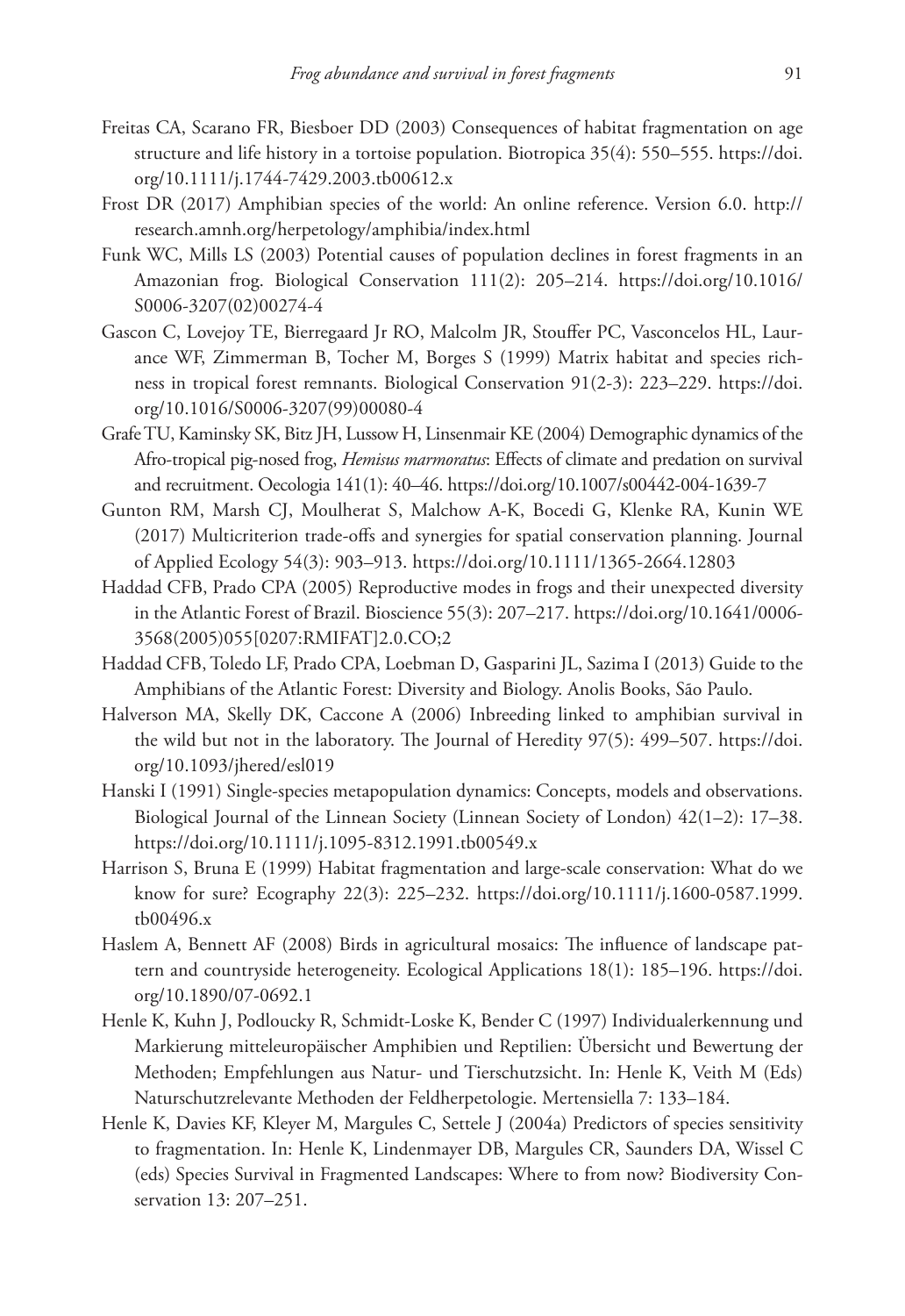- Henle K, Sarre S, Wiegand K (2004b) The role of density regulation in extinction processes and population viability analysis. In: Henle K, Lindenmayer DB, Margules CR, Saunders DA, Wissel C (Eds) Species Survival in Fragmented Landscapes: Where to from now? Biodiversity Conservation 13: 9–52.
- Heyer WR, Rand AS, da Cruz CAG, Peixoto OL, Nelson CE (1990) Frogs of Boracéia. Arquivos de Zoologia 31: 231–410.
- Hoehn M, Sarre S, Henle K (2007) The tales of two geckos: Does dispersal prevent extinction in recently fragmented populations? Molecular Ecology 16(16): 3299–3312. [https://doi.](https://doi.org/10.1111/j.1365-294X.2007.03352.x) [org/10.1111/j.1365-294X.2007.03352.x](https://doi.org/10.1111/j.1365-294X.2007.03352.x)
- Hokit DG, Branch LC (2003) Associations between patch area and vital rates: Consequences for local and regional populations. Ecological Applications 13(4): 1060–1068. [https://doi.](https://doi.org/10.1890/1051-0761(2003)13%5B1060:ABPAAV%5D2.0.CO;2) [org/10.1890/1051-0761\(2003\)13\[1060:ABPAAV\]2.0.CO;2](https://doi.org/10.1890/1051-0761(2003)13%5B1060:ABPAAV%5D2.0.CO;2)
- Holland GJ, Bennett AF (2010) Habitat fragmentation disrupts the demography of a widespread native mammal. Ecography 33(5): 841–853. [https://doi.org/10.1111/j.1600-](https://doi.org/10.1111/j.1600-0587.2010.06127.x) [0587.2010.06127.x](https://doi.org/10.1111/j.1600-0587.2010.06127.x)
- Hurvich CM, Tsai CL (1989) Regression and time-series model selection in small samples. Biometrika 76(2): 297–307.<https://doi.org/10.1093/biomet/76.2.297>
- IUCN Conservation International, NatureServe (2006) Global amphibian assessment. [http://](http://www.globalamphibians.org) [www.globalamphibians.org](http://www.globalamphibians.org)
- IUCN (2013) The IUCN Red List of threatened species.<http://www.iucnredlist.org>
- Izecksohn E, de Carvalho-e-Silva SP (2001) Anfíbios do Município do Rio de Janeiro. Editora UFRJ, Rio de Janeiro, 158 pp.
- Kimmel TM, do Nascimento LM, Piechowski D, Sampaio EVSB, Nogueira Rodal MJ, Gottsberger G (2010) Pollination and seed dispersal modes of woody species of 12-year-old secondary forest in the Atlantic Forest region of Pernambuco, NE Brazil – Flora, morphology, distribution. Functional Ecology of Plants 205(8): 540–547. <https://doi.org/10.1016/j.flora.2009.12.022>
- Kuussaari M, Bommarco R, Heikkinen RK, Helm A, Krauss J, Lindborg R, Öckinger E, Pärtel M, Pino J, Rodà F, Stefanescu C, Teder T, Zobel M, Steffan-Dewenter I (2009) Extinction debt: A challenge for biodiversity conservation. Trends in Ecology & Evolution 24(10): 564–571.<https://doi.org/10.1016/j.tree.2009.04.011>
- Kwet A, di-Bernardo M (1999) Anfíbios–Amphibien–Amphibians. EDIPUCRS, Porto Alegre, 1–107.
- Lange R, Gruber B, Henle K, Sarre SD, Höhn M (2013) Mating system and intrapatch mobility delay inbreeding in fragmented populations of a gecko. Behavioral Ecology 24(5): 1260–1270.<https://doi.org/10.1093/beheco/art060>
- Laurance WF (2000) Do edge effects occur over large spatial scales? Trends in Ecology & Evolution 15(4): 134–135. [https://doi.org/10.1016/S0169-5347\(00\)01838-3](https://doi.org/10.1016/S0169-5347(00)01838-3)
- Laurance WF, Cochrane MA (2001) Special section: Synergistic effects in fragmented landscapes: Introduction. Conservation Biology 15(6): 1488–1489. [https://doi.org/10.1046/](https://doi.org/10.1046/j.1523-1739.2001.01088.x) [j.1523-1739.2001.01088.x](https://doi.org/10.1046/j.1523-1739.2001.01088.x)
- Lebreton JD, Burnham KP, Clobert J, Anderson DR (1992) Modeling survival and testing biological hypotheses using marked animals. A unified approach with case studies. Ecological Monographs 62(1): 67–118.<https://doi.org/10.2307/2937171>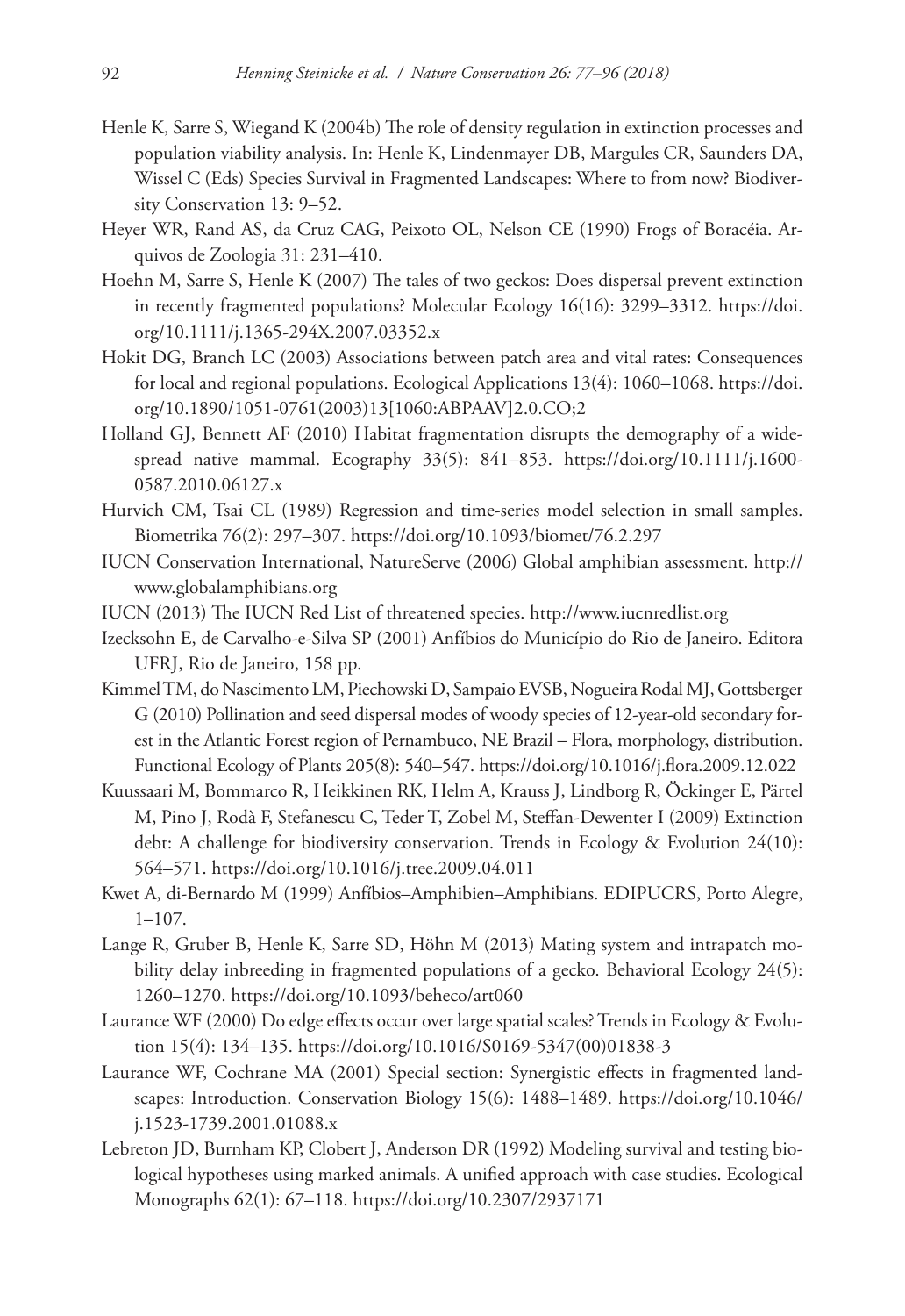- Lion MB, Garda AA, Fonseca CR (2014) Split distance: A key landscape metric shaping amphibian populations and communities in forest fragments. Diversity & Distributions 20(11): 1245–1257. <https://doi.org/10.1111/ddi.12228>
- Lion MB, Garda AA, Santana DJ, Fonseca CR (2016) The conservation value of small fragments for Atlantic Forest reptiles. Biotropica 48(2): 265–275. [https://doi.org/10.1111/](https://doi.org/10.1111/btp.12277) [btp.12277](https://doi.org/10.1111/btp.12277)
- Lovejoy TE, Bierregaard RO, Rylands AB, Malcolm JR, Quintela CE, Harper KS, Brown Jr KS, Powell AH, Powell GVN, Schubart HOR, Hays MB (1986) Edge and other effects of isolation on Amazon forest fragments. In: Soulé ME (Ed.) Conservation Biology – The Science of Scarcity and Diversity. Sinauer Associates, Sunderland, 257–285.
- Madsen T, Stille B, Shine R (1996) Inbreeding depression in an isolated population of adders *Vipera berus.* Biological Conservation 75(2): 113–118. [https://doi.org/10.1016/0006-](https://doi.org/10.1016/0006-3207(95)00067-4) [3207\(95\)00067-4](https://doi.org/10.1016/0006-3207(95)00067-4)
- Marsh DM, Pearman PB (1997) Effects of habitat fragmentation on the abundance of two species of leptodactylid frogs in an Andean montane forest. Conservation Biology 11(6): 1323–1328.<https://doi.org/10.1046/j.1523-1739.1997.95519.x>
- Martensen AC, Pimentel RG, Metzger JP (2008) Relative effects of fragment size and connectivity on bird community in the Atlantic Rain Forest: Implications for conservation. Biological Conservation 141(9): 2184–2192. <https://doi.org/10.1016/j.biocon.2008.06.008>
- McCaffery R, Lips K (2013) Survival and abundance in males of the glass frog *Espadarana* (*Centrolene*) *prosoblepon* in central Panama. Journal of Herpetology 47(1): 162–168. [htt](https://doi.org/10.1670/11-327)[ps://doi.org/10.1670/11-327](https://doi.org/10.1670/11-327)
- McCarthy MA, Lindenmayer DB, Drechsler M (1997) Extinction debts and risks faced by abundant species. Conservation Biology 11(1): 221–226. [https://doi.org/10.1046/j.1523-](https://doi.org/10.1046/j.1523-1739.1997.95381.x) [1739.1997.95381.x](https://doi.org/10.1046/j.1523-1739.1997.95381.x)
- McCormick S, Polis GA (1982) Arthropods that prey on vertebrates. Biological Reviews of the Cambridge Philosophical Society 57(1): 29–58. [https://doi.org/10.1111/j.1469-](https://doi.org/10.1111/j.1469-185X.1982.tb00363.x) [185X.1982.tb00363.x](https://doi.org/10.1111/j.1469-185X.1982.tb00363.x)
- Metzger JP, Alves LF, Goulart W, Teixeira AMG, Simões SJC, Catharino ELM (2006) Uma área de relevante interesse biológico, porém pouco conhecida: A Reserva Florestal do Morro Grande. Biota Neotropica 6(2): 1–33. [https://doi.org/10.1590/S1676-](https://doi.org/10.1590/S1676-06032006000200003) [06032006000200003](https://doi.org/10.1590/S1676-06032006000200003)
- Metzger JP, Martensen AC, Dixo M, Bernacci LC, Ribeiro MC, Teixeira AMG, Pardini R (2009) Time-lag in biological responses to landscape changes in a highly dynamic Atlantic Forest region. Biological Conservation 142(6): 1166–1177. [https://doi.org/10.1016/j.](https://doi.org/10.1016/j.biocon.2009.01.033) [biocon.2009.01.033](https://doi.org/10.1016/j.biocon.2009.01.033)
- Murcia C (1995) Edge effects in fragmented forests: Implications for conservation. Trends in Ecology & Evolution 10(2): 58–62. [https://doi.org/10.1016/S0169-5347\(00\)88977-6](https://doi.org/10.1016/S0169-5347(00)88977-6)
- Myers N, Mittermeier RA, Mittermeier CG, da Fonseca GAB, Kent J (2000) Biodiversity hotspots for conservation priorities. Nature 403(6772): 853–858. [https://doi.](https://doi.org/10.1038/35002501) [org/10.1038/35002501](https://doi.org/10.1038/35002501)
- Norris K (2008) Agriculture and biodiversity conservation: Opportunity knocks. Conservation Letters 1(1): 2–11.<https://doi.org/10.1111/j.1755-263X.2008.00007.x>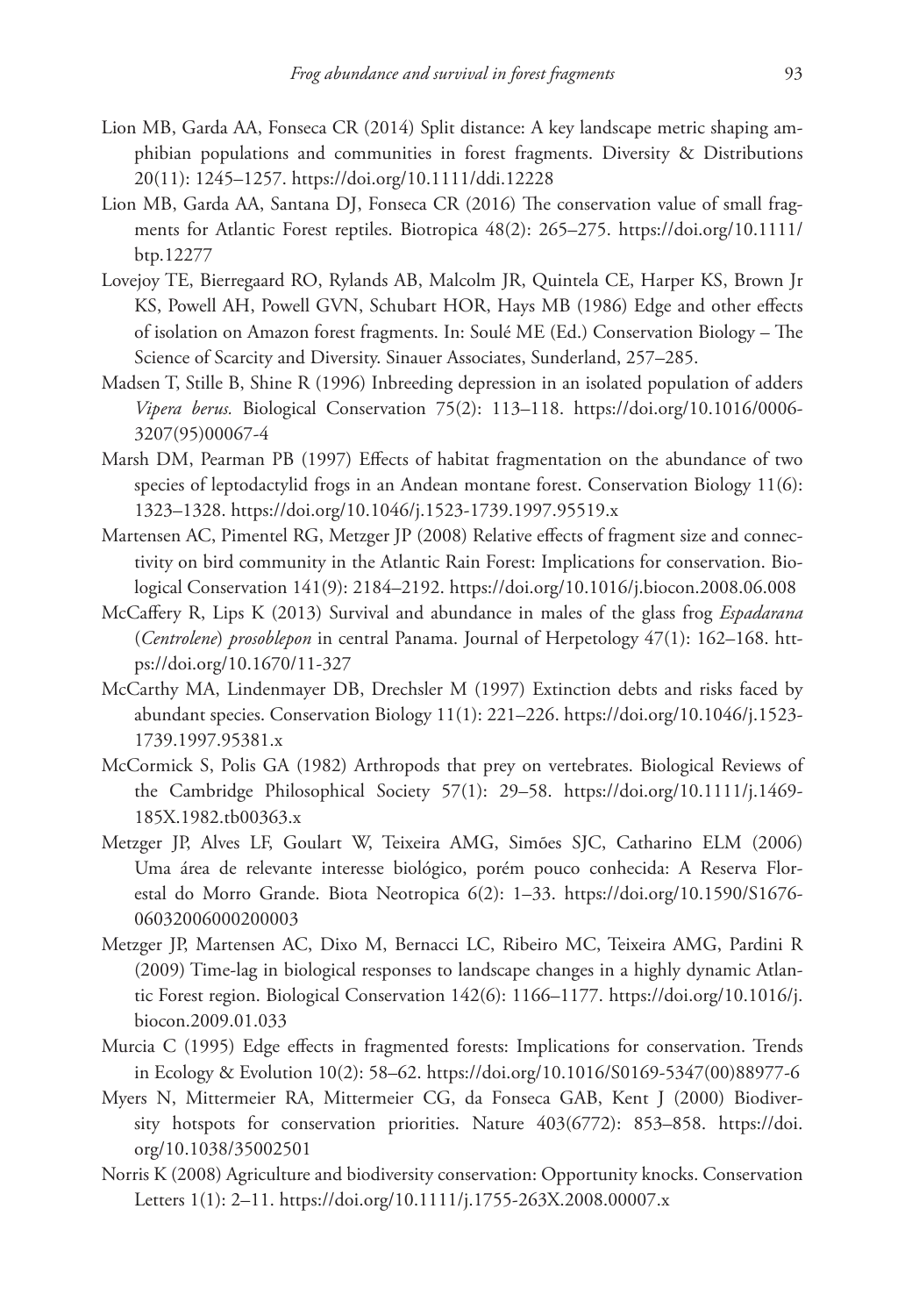- Ogle CC (1987) The incidence and conservation of animal and plant species in remnants of native vegetation within New Zealand. In: Saunders DA, Arnold GW, Burbidge AA, Hopkins AJM (Eds) Nature Conservation: The Role of Remnants of Native Vegetation. Surrey Beatty and Sons Pty Limited, Baulkham Hills, 79-87.
- Oliveira AT, Fontes MAL (2000) Patterns of floristic differentiation among Atlantic Forests in Southeastern Brazil and the influence of climate. Biotropica 32(4b): 793–810. [https://doi.](https://doi.org/10.1111/j.1744-7429.2000.tb00619.x) [org/10.1111/j.1744-7429.2000.tb00619.x](https://doi.org/10.1111/j.1744-7429.2000.tb00619.x)
- Pimm SL, Raven P (2000) Biodiversity extinction by numbers. Nature 403(6772): 843–845. <https://doi.org/10.1038/35002708>
- Pineda E, Halffter G (2004) Species diversity and habitat fragmentation: Frogs in a tropical montane landscape in Mexico. Biological Conservation 117(5): 499–508. [https://doi.](https://doi.org/10.1016/j.biocon.2003.08.009) [org/10.1016/j.biocon.2003.08.009](https://doi.org/10.1016/j.biocon.2003.08.009)
- Pollock KH (1982) A capture-recapture design robust to unequal probabilities of capture. The Journal of Wildlife Management 46(3): 757–760.<https://doi.org/10.2307/3808568>
- Poulin B, Lefebvre G, Ibanez R, Jaramillo C, Hernandez C, Rand AS (2001) Avian predation upon lizards and frogs in a Neotropical forest understorey. Journal of Tropical Ecology 17(1): 21–40. <https://doi.org/10.1017/S026646740100102X>
- Ranganathan J, Daniels RJR, Chandran MDS, Ehrlich PR, Daily GC (2008) Sustaining biodiversity in ancient tropical countryside. Proceedings of the National Academy of Sciences of the United States of America 105(46): 17852–17854. [https://doi.org/10.1073/](https://doi.org/10.1073/pnas.0808874105) [pnas.0808874105](https://doi.org/10.1073/pnas.0808874105)
- Ribeiro MC, Metzger JP, Martensen AC, Ponzoni FJ, Hirota MM (2009) The Brazilian Atlantic Forest: How much is left, and how is the remaining forest distributed? Implications for conservation. Biological Conservation 142(6): 1141–1153. [https://doi.org/10.1016/j.](https://doi.org/10.1016/j.biocon.2009.02.021) [biocon.2009.02.021](https://doi.org/10.1016/j.biocon.2009.02.021)
- Riemann JC, Ndriantsoa SH, Raminosa NR, Rödel M-O, Glos J (2015) The value of forest fragments for maintaining amphibian diversity in Madagascar. Biological Conservation 191: 707–715.<https://doi.org/10.1016/j.biocon.2015.08.020>
- Rosenberg DK, Noon BR, Meslow EC (1997) Biological corridors: Form, function, and efficacy. Bioscience 47(10): 677–687.<https://doi.org/10.2307/1313208>
- Ryan MJ, Lips KR, Eichholz MW (2008) Decline and extirpation of an endangered Panamanian steam frog population (*Craugaster punctariolus*) due to an outbreak of chytridiomycosis. Biological Conservation 141(6): 1636–1647. [https://doi.org/10.1016/j.bio](https://doi.org/10.1016/j.biocon.2008.04.014)[con.2008.04.014](https://doi.org/10.1016/j.biocon.2008.04.014)
- Sarre S, Wiegand K, Henle K (1996) The conservation biology of a specialist and a generalist gecko in the fragmented landscape of the western Australian wheatbelt. In: Settele J, Margules CR, Poschlod P, Henle K (Eds) Species Survival in Fragmented Landscapes. Kluwer Academic Publishers, Dordrecht, 39–51.
- Saunders DA, Hobbs RJ, Margules CR (1991) Biological consequences of ecosystem fragmentation: A review. Conservation Biology 5(1): 18–32. [https://doi.org/10.1111/j.1523-1739.1991.](https://doi.org/10.1111/j.1523-1739.1991.tb00384.x) [tb00384.x](https://doi.org/10.1111/j.1523-1739.1991.tb00384.x)
- Semlitsch RD, Bodie JR (1998) Are small, isolated wetlands expendable? Conservation Biology 12(5): 1129–1133. <https://doi.org/10.1046/j.1523-1739.1998.98166.x>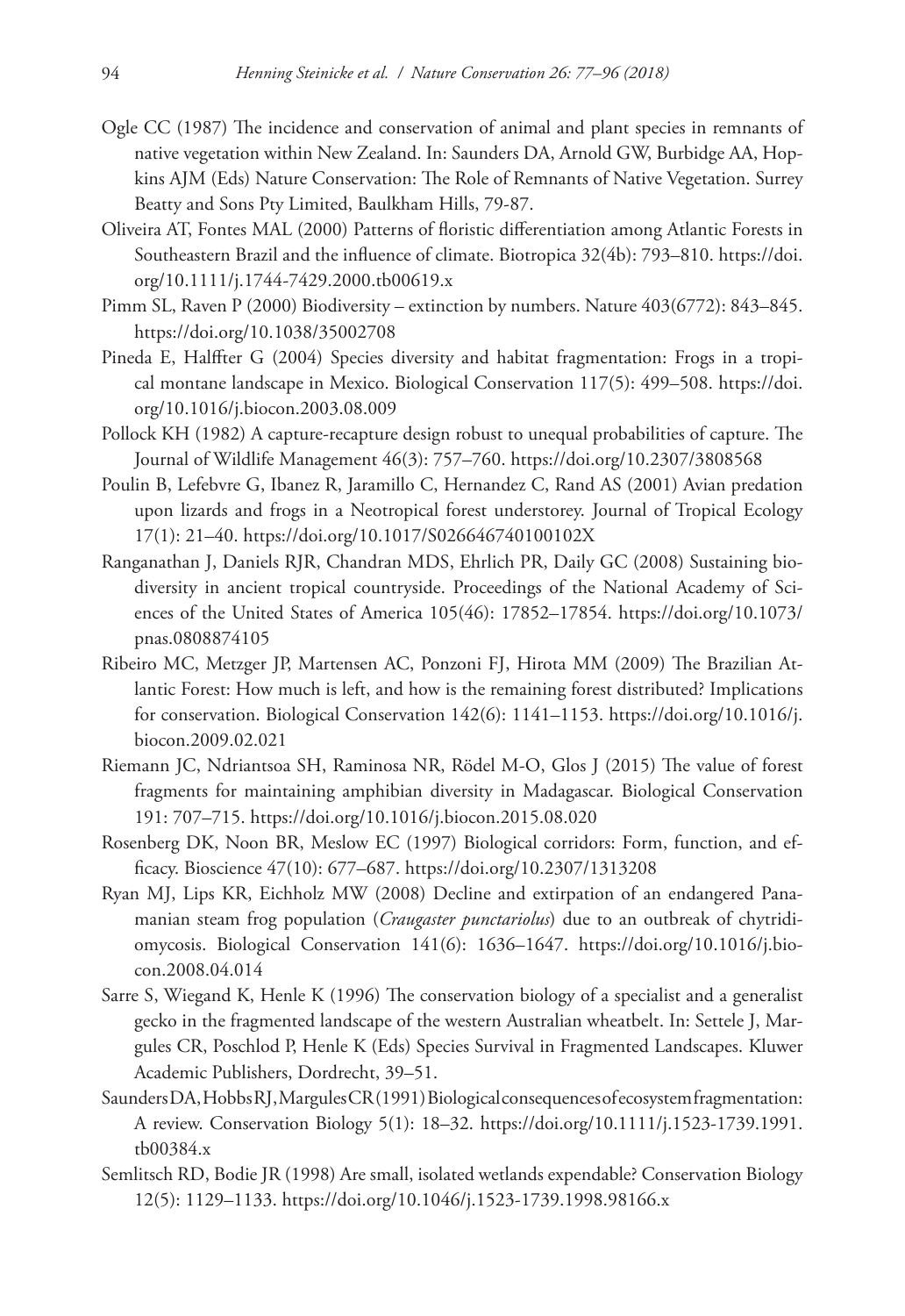- Settele J, Margules CR, Poschlod P, Henle K (1996) Species Survival in Fragmented Landscapes. Kluwer, Dordrecht, 384 pp.<https://doi.org/10.1007/978-94-009-0343-2>
- Steinicke H, Gruber B, Grimm A, Grosse W-R, Henle K (2015) Morphological shifts in populations of generalist and specialist amphibians in response to fragmentation of the Brazilian Atlantic Forest. Nature Conservation 13: 47–59. <https://doi.org/10.3897/natureconservation.13.7428>
- Stouffer PC, Bierregaard Jr RO (1995) Use of Amazonian forest fragments by understory insectivorous birds. Ecology 76(8): 2429–2445. <https://doi.org/10.2307/2265818>
- Tabarelli M, Pinto LP, Silva JMC, Hirota M, Bede L (2005) Challenges and opportunities for biodiversity conservation in the Brazilian Atlantic Forest. Conservation Biology 19(3): 695–700.<https://doi.org/10.1111/j.1523-1739.2005.00694.x>
- Terborgh J (1974) Preservation of natural diversity: The problem of extinction prone species. Bioscience 24(12): 715–722. <https://doi.org/10.2307/1297090>
- Toledo LF, Ribeiro RS, Haddad CFB (2007) Anurans as prey: An exploratory analysis and size relationships between predators and their prey. Journal of Zoology 271(2): 170–177. <https://doi.org/10.1111/j.1469-7998.2006.00195.x>
- Tscharntke T, Steffan-Dewenter I, Kruess A, Thies C (2002) Contribution of small habitat fragments to conservation of insect communities of grassland-cropland landscapes. Ecological Applications 12: 354–363.
- Uezu A, Metzger JP, Vielliard JME (2005) Effects of structural and functional connectivity and patch size on the abundance of seven Atlantic Forest bird species. Biological Conservation 123(4): 507–519. <https://doi.org/10.1016/j.biocon.2005.01.001>
- van Strien AJ, van Swaay CAM, Kéry M (2011) Metapopulation dynamics in the butterfly *Hipparchia semele* changed decades before occupancy declined in The Netherlands. Ecological Applications 21(7): 2510–2520. <https://doi.org/10.1890/10-1786.1>
- Vasconcelos HL, Vilhena JMS, Magnusson WE, Albernaz ALKM (2006) Long-term effects of forest fragmentation on Amazonian ant communities. Journal of Biogeography 33(8): 1348–1356.<https://doi.org/10.1111/j.1365-2699.2006.01516.x>
- Watling JI, Donnelly MA (2007) Multivariate correlates of extinction proneness in a naturally fragmented landscape. Diversity & Distributions 13(4): 372–378. [https://doi.](https://doi.org/10.1111/j.1472-4642.2007.00331.x) [org/10.1111/j.1472-4642.2007.00331.x](https://doi.org/10.1111/j.1472-4642.2007.00331.x)
- White GC, Burnham KP (1999) Program MARK: Survival estimation from populations of marked animals. Bird Study 46: 120–138. <https://doi.org/10.1080/00063659909477239>
- Whitfield SM, Donnelly MA (2006) Ontogenetic and seasonal variation in the diets of a Costa Rican leaf-litter herpetofauna. Journal of Tropical Ecology 22(04): 409–417. [https://doi.](https://doi.org/10.1017/S0266467406003245) [org/10.1017/S0266467406003245](https://doi.org/10.1017/S0266467406003245)
- Wiegand K, Sarre S, Henle K, Stephan T, Wissel C, Brandl RM (2001) Demographic stochasticity does not predict persistence of gecko populations. Ecological Applications 11(6): 1738–1749. [https://doi.org/10.1890/1051-0761\(2001\)011\[1738:DSDNPP\]2.0.CO;2](https://doi.org/10.1890/1051-0761(2001)011%5B1738:DSDNPP%5D2.0.CO;2)
- With KA, Crist TO (1995) Critical thresholds in species responses to landscape structure. Ecology 76(8): 2446–2459.<https://doi.org/10.2307/2265819>
- Zurita GA, Bellocq MI (2010) Spatial patterns of bird community similarity: Bird responses to landscape composition and configuration in the Atlantic Forest. Landscape Ecology 25(1): 147–158.<https://doi.org/10.1007/s10980-009-9410-4>